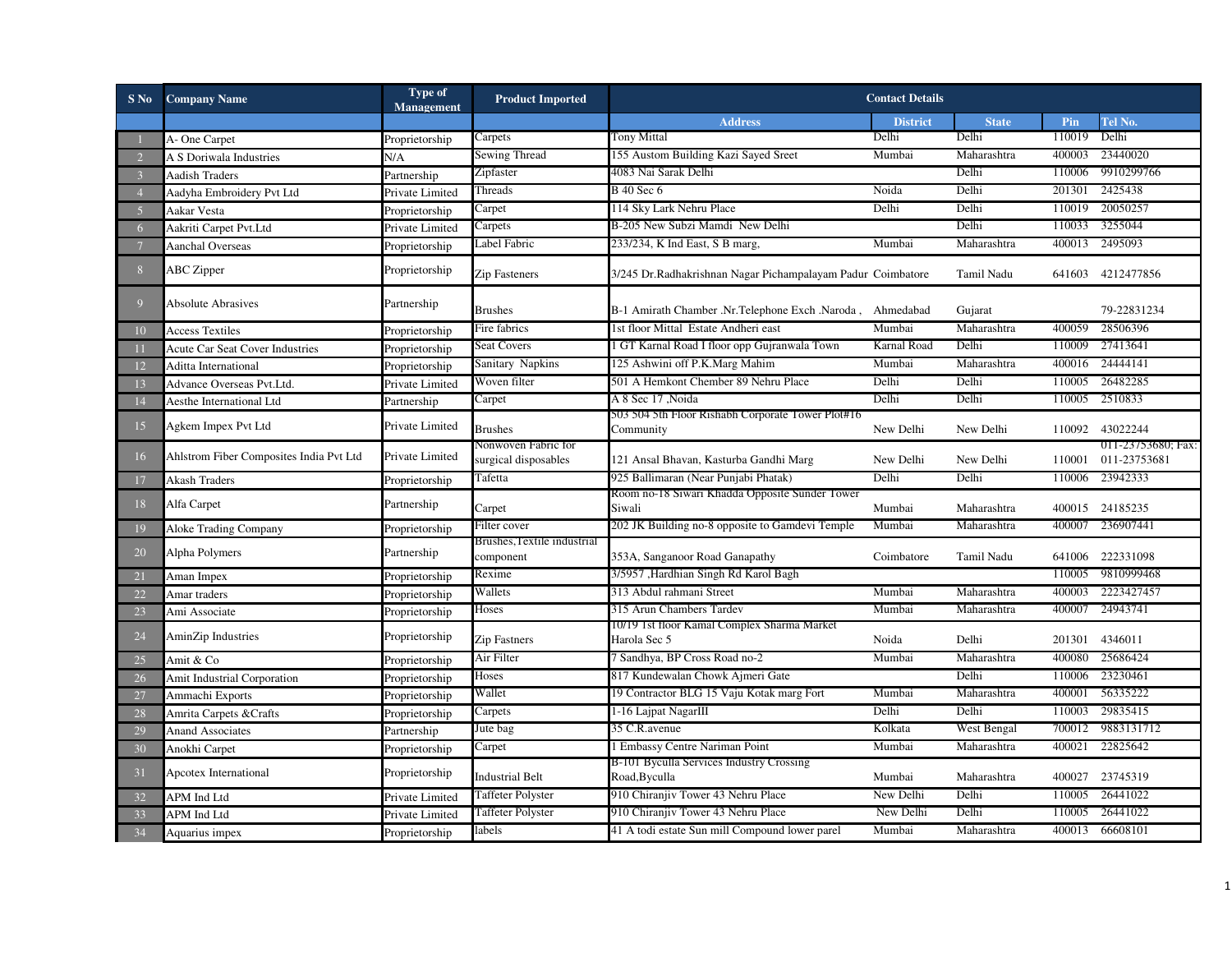| $S$ No | <b>Company Name</b>              | Type of<br>Management | <b>Product Imported</b>              |                                                                        | <b>Contact Details</b> |              |               |                   |
|--------|----------------------------------|-----------------------|--------------------------------------|------------------------------------------------------------------------|------------------------|--------------|---------------|-------------------|
|        |                                  |                       |                                      | <b>Address</b>                                                         | <b>District</b>        | <b>State</b> | Pin           | Tel No.           |
| 35     | <b>Arhint Steel Corporation</b>  | Proprietorship        | Industrial Components&<br>Separators | 8/14 Cabin No. 02 80A baroda Street Carnac Bunder Mumbai               |                        | Maharashtra  | 400019        | 23770115          |
| 36     | Arjay Apparel Industries Limited | Private Limited       | Label Fabric                         | 303, A to Z industrial permises                                        | Mumbai                 | Maharashtra  | 400013 901/00 | 24935421/20/56615 |
| 37     | Arrow Abrasives Pvt Ltd          | Proprietorship        | Abrasives                            | GI-47, GT Karnal Road Ind area                                         | New Delhi              | Delhi        | 110033        | 32613393          |
| 38     | Arun Automobile                  | Proprietorship        | Oil Seals                            | Arun Seal 1672 Ragni Lal Buildings (opp Punjab<br>&Sind Bank)          | Delhi                  | Delhi        |               | 110055 1123863711 |
| 39     | Ashoka Toys                      | Partnership           | <b>Stuffed ToYes</b>                 | Stall No 41 Gaffar Market                                              | Delhi                  | Delhi        | 110005        | 9811529341        |
| 40     | Asia Enterprises                 | Proprietorship        | Zippers                              | 12 - 1st Floor Sona Shopping Centre, 31 Hillroad<br><b>Bandra East</b> | Mumbai                 | Maharashtra  | 400050        | 26420085          |
| 41     | Astech                           | N/A                   | Abrasive                             | 66/68 Marayan Dhru Street 2nd FloorOffice No210                        | Mumbai                 | Maharashtra  | 400003        | 23451533          |
| 42     | B.Chandan &Co                    | Proprietorship        |                                      | Rain wear, Umbrella covers 52/58 Babu Genu Road Kalbadevi              | Mumbai                 | Maharashtra  | 400003        | 22078636          |
| 43     | B.L. Textile Co.                 | Proprietorship        | Threads                              | B.L Textile Co. Vp 112/A PitamPura                                     | Delhi                  | Delhi        | 110088        | 9873171479        |
| 44     | <b>B.M.Paper Corporation</b>     | Proprietorship        | Ladies coats withTextiles            | 918-19 Mela Ram market Chawri Bazar New Delhi                          |                        | Delhi        | 110006        | 23267805          |
| 45     | <b>Basics Footwear</b>           | Partnership           | Upper linings                        | 24-30 MIE part 1 Bahadurgarh                                           | Jhajjar                | Harayana     | 124507        | 12766324177       |
| 46     | Bathija Zip House                | Proprietorship        | Zip Fastners                         | 235 Yusuf Meherali Road                                                | Mumbai                 | Maharashtra  | 400003        | 23474722          |
| 47     | <b>Batsons Industries</b>        | Partnership           | <b>Seat Cover Rexime</b>             | 1594 /31 1st Floor , Naiwala, Karol Bagh                               | Delhi                  | Delhi        | 110005        | 25738457          |
| 48     | Beautex                          | Proprietorship        | Carpets                              | 1/1 Old Anand Nagar Santacruz                                          | Mumbai                 | Maharashtra  | 400055        | 26119000          |
| 49     | BeeTee Udyog                     | Proprietorship        | Non WovenFabric                      | Bee Tee Udyog 3247 1st Floor wall gate ramBazar                        | New Delhi              | Delhi        | 110006        | 64539050          |
| 50     | Bellstone                        | Private Limited       | Diapers                              | 3755 Chawri Bazar New Delhi                                            | Delhi                  | Delhi        | 110019        | 23273751          |
| 51     | <b>Bharat Udyog</b>              | Proprietorship        | Abrasives                            | 178 /A/1 Bombay Talkies Compound Malad                                 | Mumbai                 | Maharashtra  | 400064        | 28828419          |
| 52     | Bhupendra Umbrella               | Proprietorship        | Taffeta Fabric                       | Seth Lane Chirabazar                                                   | Mumbai                 | Maharashtra  | 400002        | 22064260          |
| 53     | BhurkhiaTrading                  | Proprietorship        | Conveyor Belts                       | 9 Gauri complex Navghar Vashi rd Vashi                                 | Thane                  | Maharashtra  | 401210        | 2502390238        |
| 54     | <b>Bliss Exports</b>             | Proprietorship        | Non Woven Bags                       | 3 A -Takwadi Kalba Devi Road                                           | Mumbai                 | Maharashtra  | 400002        | 28406399          |
| 55     | <b>Blow Plast Ltd</b>            | Private Limited       | <b>Industrial Wipes</b>              | VIP House 88C Old Prabha Devi road                                     | Mumbai                 | Maharashtra  | 400025        | 24301011          |
| 56     | Bombay Apparel Mfg Co            | Partnership           | Labels                               | 309 Pragati Industrial Estate, Joshi Marg, lower parel                 | Mumbai                 | Maharashtra  | 400011        | 2386699           |
| 57     | C.K.Inter Febs                   | Proprietorship        | Inerlinings                          | 163 5A /14 Main Rd Gobind puri Kalkaji                                 | Delhi                  | Delhi        | 110005        | 32611006          |
| 58     | Campion Shoe Ltd                 | N/A                   | <b>Sports Footwear</b>               | B-2396 Dsidc industial Complex Narela                                  | New Delhi              | Delhi        | 110040        | 27785475          |
| 59     | Carpets International            | Proprietorship        | Carpets                              | L 107 Lajpat nagar II                                                  | New Delhi              | Delhi        | 110024        | 24503053          |
| 60     | <b>CGSApparel Pvt Ltd</b>        | Private Limited       | Interlining                          | B55 Hosiery Complex Phase II Ext                                       | Noida                  | Delhi        | 201301        | 2563715           |
| 61     | Charanpaduka Industries Pvt Ltd  | Private Limited       | Shoe upper lining                    | 1462-64 Bahadur Garh                                                   | Jhajjar                | Harayana     | 124507        | 01276-267204      |
| 62     | Chicago Pneumatic Sales          | Private Limited       | Coveyor Belts                        | A-57/2 Okhla Ind Area Phase II                                         | Delhi                  | Delhi        | 110020        | 9312406866        |
| 63     | Chopra Enterprises               | Proprietorship        | Jute bag                             | 53/2 Maniktola Road                                                    | Kolkata                | West Bengal  | 700054        | 9836980901        |
| 64     | Chopra Hotels Accessories        | Proprietorship        | Filter cover                         | A 602 Chember Height Sindhi Soe Chembar                                | Mumbai                 | Maharashtra  | 400071        | 9324647580        |
| 65     | Citizen Umbrella                 | Proprietorship        | Taffeta Fabric                       | Chira Bazar                                                            | Mumbai                 | Maharashtra  | 400002        | 22062862          |
| 66     | Coats India                      | Private Limited       | Thread                               | A8 Sector 6                                                            | Noida                  | Delhi        | 201301        | 2422891           |
| 67     | <b>Cogent Creation</b>           | Partnership           | Label Fabric                         | 334 saha & mahar Industrial estet, lower parel                         | Mumbai                 | Maharashtra  | 400013        | 24952962          |
| 68     | Contimental Belting Corporation  | Proprietorship        | Conveyor Belts                       | 703 Harshavardhan Rahejatownship Mlade                                 | Mumbai                 | Maharashtra  | 400097        | 28770048          |
| 69     | Creative Mobus Fabrics Pvt Ltd   | N/A                   | Cotton Fabric                        | 212 Cama Ind Est Sun Mill Comp Lower Parel                             | Mumbai                 | Maharashtra  | 400013        | 30443747          |
| 70     | Crown Traders                    | Proprietorship        | Carpets                              | 2/70 Shanker road Old rajendra nagar New Delhi                         |                        | Delhi        | 110060        | 25862959          |
| 71     | D.S.Carpets                      | Proprietorship        | Carpets                              | 13 ,Dr .Ambedkar Stadium Delhi Gate                                    |                        | Delhi        | 110002        | 23724376          |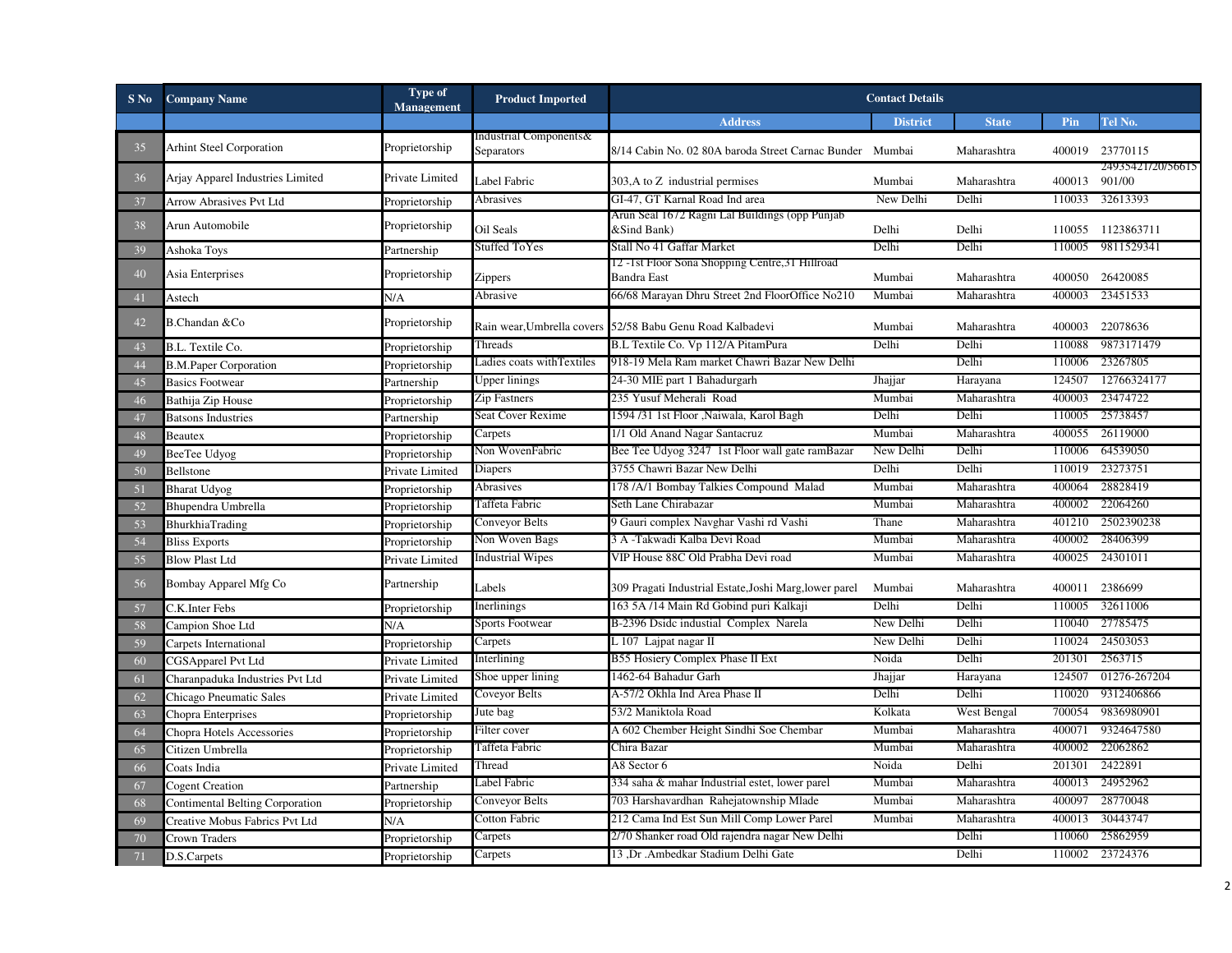| $S$ No     | <b>Company Name</b>                  | <b>Type of</b><br><b>Management</b> | <b>Product Imported</b>                                                                                                     |                                                                                                            | <b>Contact Details</b> |              |         |                                           |
|------------|--------------------------------------|-------------------------------------|-----------------------------------------------------------------------------------------------------------------------------|------------------------------------------------------------------------------------------------------------|------------------------|--------------|---------|-------------------------------------------|
|            |                                      |                                     |                                                                                                                             | <b>Address</b>                                                                                             | <b>District</b>        | <b>State</b> | Pin     | Tel No.                                   |
| 72         | Dali Electronic                      | N/A                                 | <b>Isulating Fabrics</b>                                                                                                    | 8/A Haroon Bldg 140 Shamal Das Gandhi Marg                                                                 | Mumbai                 | Maharashtra  | 400002  | 22017128                                  |
| 73         | Dalip Singh &Co                      | Proprietorship                      | Conveyor Belt                                                                                                               | M-16 Anand Parbat Gali No 6                                                                                | Delhi                  | Delhi        | 110005  | 9811195801                                |
| 74         | Dayal Optical Pvt Ltd                | Private Limited                     | Fibre fabrics                                                                                                               | D/33 LajpatNagar-II                                                                                        | Delhi                  | Delhi        | 110024  | 41720600                                  |
| 75         | DCP Synthetics Pvt Ltd               | Private Limited                     | <b>Sentised Textile</b>                                                                                                     | 6535 Hardhian Singh Rd Dev Nagar Karol Bagh New<br>Delhi                                                   | New Delhi              | New Delhi    |         | 110005 41333333                           |
| 76         | Dec Home                             | Partnership                         | Carpets                                                                                                                     | 66/2250 Naiwala Street                                                                                     | Delhi                  | Delhi        | 110005  | 28756677                                  |
| 77         | Decorum India                        | Proprietorship                      | <b>Furnishing Items</b>                                                                                                     | D-6/15Basement Dlf Ph 1 near Arjun Marg                                                                    | Gurgaon                | Haryana      | 1220001 | 9899826439                                |
| 78         | Dee Pee Leather Store                | Proprietorship                      | Velvet                                                                                                                      | 5614/76 Righan Pura Karol Bagh                                                                             |                        | Delhi        | 110005  | 5738695                                   |
| 79         | Delite                               | Proprietorship                      | Conveyor Belts                                                                                                              | 34 Guru Govinda Singh Ind Permises Goregaon (E)                                                            | Mumbai                 | Maharashtra  |         | 400063 26856404                           |
| 80         | Deshi Enterprises                    | Proprietorship                      | Protective Covers                                                                                                           | A 82 Road no 06 near Stone (1) ltd Krishnan Nagar<br>Waaghll Ind Estate                                    | Navi Mumbai            | Maharashtra  |         | 400064 25681435                           |
| 81         | Dheeraj Plastic                      | Proprietorship                      | Non Woven Textiles                                                                                                          | Dheeraj Plastic F-2019 Dsisc Ind Area Narela                                                               | Delhi                  | Delhi        |         | 110006 1127784686                         |
| 82         | Dimpal Iron Factory                  | Proprietorship                      | Blinds                                                                                                                      | 63 Rani Jhansi Road New Delhi                                                                              |                        | Delhi        | 110055  | 23531397                                  |
| 83         | Dol                                  | Proprietorship                      | Labels<br>top protection products                                                                                           | 312 -A/2 Shah & Shahar Ind Est Lower Parel                                                                 | Mumbai                 | Maharashtra  |         | 400013 24949899                           |
| 84         | Dupont                               | Private Limited                     | Non Wovens<br><b>Printed Circuit Boards</b><br>Personal Protective<br>Equipments<br><b>Industrial Packaging</b><br>Material | E. I. DuPont India P. Limited<br><b>DLF Cyber Green</b><br>7th Floor - C Tower<br>25A DLF City - Phase III | Gurgaon                | Haryana      |         | 91-124-2540900 /<br>122 002 2540875 - 885 |
| 85         | Durga overseas (p) Ltd               | Proprietorship                      | Carpets                                                                                                                     | 304-a BD Chamber 10/54 Db Gupta Road Karal Bagh<br>New Delhi                                               |                        | Delhi        |         | 110005 3671602                            |
| 86         | Durian Industries Ltd                | Proprietorship                      | <b>Furnishing fabrics</b>                                                                                                   | 83/C Hansraj Pragti off Dr. E . Moses Road World                                                           | Mumbai                 | Maharashtra  | 400018  | 66627849                                  |
| 87         | Elementto Life Styles Pvt Ltd        | Private Limited                     | Floor & Wall Coverings                                                                                                      | Raghu Vanshi Mill Compound 11 S.B marg Lower<br>Panel                                                      | Mumbai                 | Maharashtra  |         | 400013 24967001                           |
| 88         | <b>Enmax Systems</b>                 | Proprietorship                      | Hoses                                                                                                                       | Block C 608 Kalkaji                                                                                        | Delhi                  | Delhi        | 110005  | 26447880                                  |
| 89         | Enpex syndicate                      | Proprietorship                      | Jute bags                                                                                                                   | 488 muthu complex p n rd                                                                                   | Coimbatore             | Tamil Nadu   | 641602  |                                           |
| 90         | Eri Vogue Furnishings India Pvt. Ltd | Partnership                         | Carpets                                                                                                                     | 17-A134 Vardan Lomplex Wea Karol BaghNew Delhi                                                             |                        | Delhi        |         | 110000 28752142                           |
| 91         | Esjay International Pvt ltd          | Proprietorship                      | Labels                                                                                                                      | 48 Laxmi Ind Etd S.M Path Lower Parel                                                                      | Mumbai                 | Maharashtra  | 400013  |                                           |
| 92         | Exxin Rajathi                        | Partnership                         | Medical implants                                                                                                            | 3/105 Mappilaya Urani Ettayapuram road                                                                     | Tuticorin              | Tamil Nadu   | 628002  | 4612345429                                |
| 93         | Filters & Filtration                 | N/A                                 | Non Woven Filters                                                                                                           | 312 Creative Ind East N.M Joshi Marg Lower Parel                                                           | Mumbai                 | Maharashtra  | 400011  | 23098143                                  |
| 94         | <b>Finesse Creation</b>              | Partnership                         | Label Febric                                                                                                                | 333 &334 Saha & Nahal Ind.est. Lower Parel                                                                 | Mumbai                 | Maharashtra  | 400013  | 24933773                                  |
| 95         | Floor & Furnishing (I) Pvt Ltd       | Private Limited                     | Carpets                                                                                                                     | 2213Gurudwara Rd Karol Bagh                                                                                | Delhi                  | Delhi        | 110005  | 41547380                                  |
| 96         | Floor & Furnishing (I) Pvt Ltd       | Private Limited                     | Carpets                                                                                                                     | 2213Gurudwara Rd Karol Bagh                                                                                | Delhi                  | Delhi        | 110005  | 41547380                                  |
| 97         | <b>Floriset Provision Store</b>      | Partnership                         | <b>Stuffed Toys</b>                                                                                                         | 235 Palika Bazar Gate no 4 Connaught Place                                                                 | Delhi                  | Delhi        | 110001  | 23329350                                  |
| 98         | Freelook                             | Private Limited                     | Taffeta Fabric                                                                                                              | F 28 /5 Okhla Industrial Area PH II                                                                        | New Delhi              | Delhi        | 110020  | 41610541                                  |
| 99         | <b>Friend Traders</b>                | Proprietorship                      | Reaxin                                                                                                                      | 5229, Ballimaran Chandni Chowk                                                                             | New Delhi              | Delhi        | 110006  | 23914490                                  |
| 100        | FRP Accessories                      | Proprietorship                      | Fiber Fill                                                                                                                  | 310 Creative Ind Est MM Joshimarg Lowerparel                                                               | Mumbai                 | Maharashtra  | 400011  | 40335333                                  |
| <b>101</b> | Furniturwala                         | Proprietorship                      | Furnishing fabrics                                                                                                          | 55 Dr. E. Mosses Road , Between Toyota & Honda<br>Showroom Woril                                           | Mumbai                 | Maharashtra  |         | 400018 65968694                           |
| 102        | Future Conveyor Systems Pvt Ltd      | Private Limited                     | Conveyor Belts                                                                                                              | A21 Mand bhuvan Ind Est Andherie                                                                           | Mumbai                 | Maharashtra  | 400069  | 28373390                                  |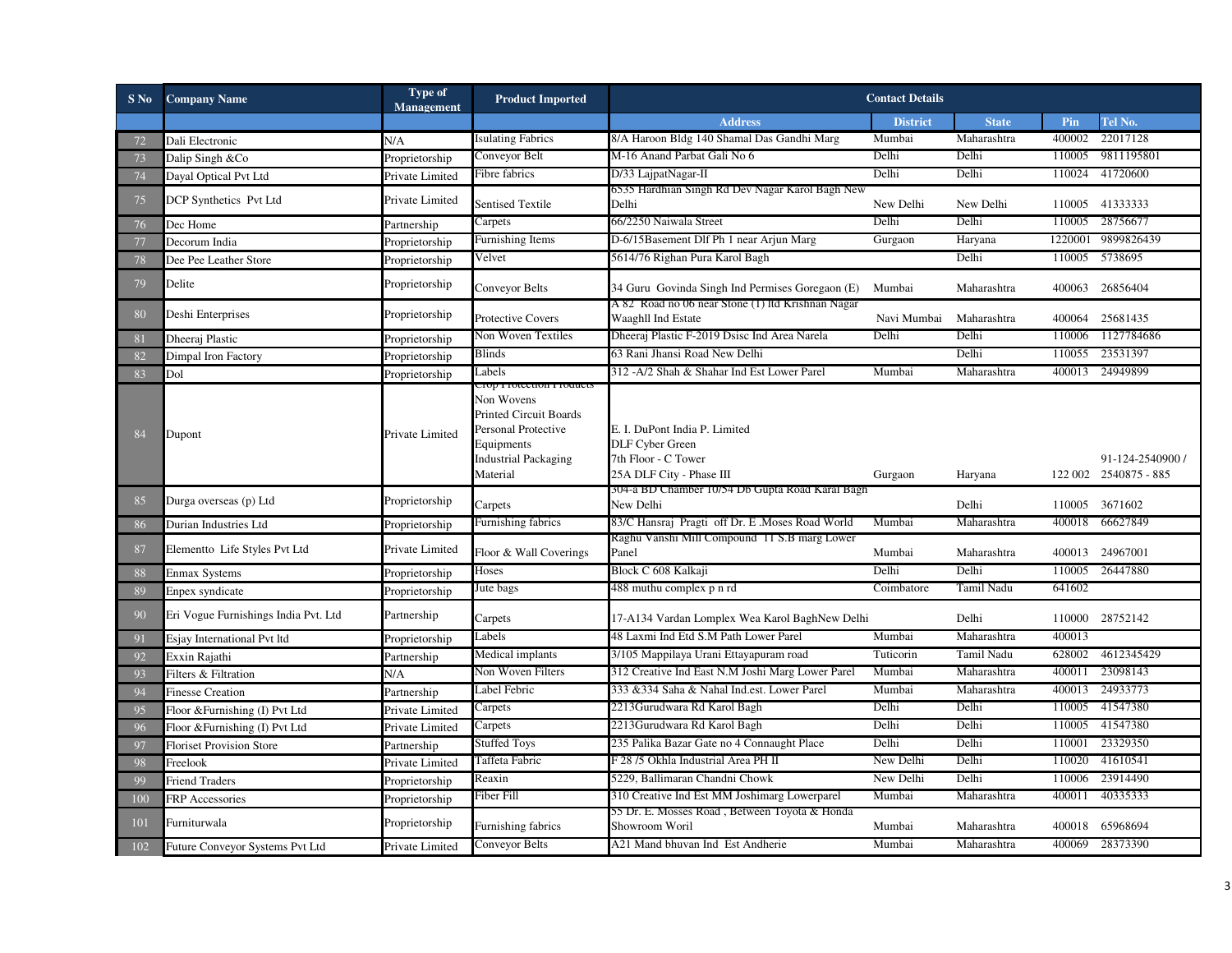| $S$ No         | <b>Company Name</b>                   | <b>Type of</b><br><b>Management</b> | <b>Product Imported</b>              |                                                                    | <b>Contact Details</b> |                   |        |               |
|----------------|---------------------------------------|-------------------------------------|--------------------------------------|--------------------------------------------------------------------|------------------------|-------------------|--------|---------------|
|                |                                       |                                     |                                      | <b>Address</b>                                                     | <b>District</b>        | <b>State</b>      | Pin    | Tel No.       |
| 103            | G G Rassiwala Rope Factory            | Partnership                         | Rope                                 | 6/7 Maskati House 76 Mohamedali Road                               | Mumbai                 | Maharashtra       | 400003 | 23422153      |
|                |                                       |                                     | <b>Surgical Dress</b>                | Sumani Gate Sangrur opp-Verka Milk                                 | Sangrur                | Panjab            | 148001 | 9814126807    |
| 104            | Gagan India International             | Proprietorship                      | cottons Wools                        |                                                                    |                        |                   |        |               |
| 105            | Ganesh Insulation                     | Proprietorship                      | Gaskets                              | 20 Dalvi Bldg Farey Road Goregaon(E)                               | Mumbai                 | Maharashtra       | 400063 | 28740725      |
| 106            | Gavel Fashion                         | Partnership                         | <b>Zip Fastners</b>                  | 805 Chiranjiv Tower Nehru Place                                    | Delhi                  | Delhi             | 110019 | 46525073      |
| 107            | Geeta Agencies                        | Partnership                         | Rexime                               | 2243/66 Abdul A212 Rd                                              | Delhi                  | Delhi             | 110005 | 9810307488    |
| 108            | Ghia Textile Machinery and Trading Co | Private Limited                     | Threads                              | Agra Building 1st floor 121 MG road                                | Mumbai                 | Maharashtra       | 40000  | 66339584      |
| 109            | Global Impex                          | Proprietorship                      | Zip Fastners                         | Shop No 7 (2) Mahesh Niwash 252/258 Yusuf Meher<br>Ali Road Masjid | Mumbai                 | Maharashtra       | 400003 | 22091524      |
| <b>110</b>     | Globe Agencies                        | Partnership                         | Zipfaster                            | 14, Kaushalya Bhawan Sardar Bazar Delhi                            |                        | Delhi             | 110006 | 011 23 625592 |
| <b>111</b>     | Goel Enterprises                      | Proprietorship                      | Seat Covers                          | 1253 A Bara Bazar Kashmere Gate                                    | Delhi                  | Delhi             | 110006 | 23983554      |
| 112            | Goel Enterprises                      | Proprietorship                      | <b>Seat Covers</b>                   | 1253 A Bara Bazar Kashmere Gate                                    | Delhi                  | Delhi             | 110006 | 23983554      |
| 113            | Goel Imports                          | Proprietorship                      | Carpets                              | 49, Lekhram Rd. Darya Ganj                                         | New Delhi              | Delhi             | 110002 | 011 23271325  |
| 114            | Goel Power Engineers                  | Proprietorship                      | Electrical Composites&<br>Separators | 27 Udyog Parshi Panchyat Road Andheri (East)                       | Mumbai                 | Maharashtra       | 400069 | 28377162      |
| 115            | Gold Venus Agency                     | Private Limited                     | Zipper                               | 15,8 Balakutiti street                                             | Chennai                | Tamil Nadu        | 60003  | 25615246      |
| <sup>116</sup> | Goodwill Auto Traders                 | Proprietorship                      | Conveyor Belts                       | 1491-G Kashmere Gate Delhi                                         |                        | Delhi             | 110006 | 23866053      |
| 117            | Gourav Impex                          | Proprietorship                      | Hoses                                | 8 GR Floor Sai Commercial Centre                                   | Mumbai                 | Maharashtra       | 400088 | 2225519846    |
| 118            | Grabner International                 | N/A                                 | <b>Baby Diapers</b>                  | 5/30 west patel nagar New Delhi                                    |                        | Delhi             | 110008 | 1125887300    |
| 119            | <b>Grand Industries</b>               | Proprietorship                      | Hoses                                | D-72 Phase 4 Focal Point                                           | Ludhiana               | Punjab            | 141010 | 1612530106    |
| 120            | Guru Krishna Mills                    | Proprietorship                      | Sewing Threads                       | 207 Bye Pass Road Theni                                            | Theni                  | Tamil Nadu        | 625531 |               |
| 121            | Gware Wall Ropes Ltd                  | Proprietorship                      | <b>Wall Coverings</b>                | Chowpati Chambers Sandhur ST Bridge                                | Mumbai                 | Maharashtra       | 400013 |               |
| 122            | Habasit Iakoka                        | Proprietorship                      | Conveyor belt                        | oppo gold wing Aerdrome post                                       | Coimbatore             | Tamil Nadu        | 641014 |               |
| 123            | Habib Khan &Sons                      | Proprietorship                      | Fiber Fill                           | Subhash Bazar Jama Masid                                           | Agra                   | U.P               | 282003 | 267843        |
| 124            | Habib Khan &Sons                      | Proprietorship                      | Fiber Fill                           | Subhash Bazar Jama Masid                                           | Agra                   | U.P               | 282003 | 267843        |
| 125            | Hansraj Mayyar Medical India          | Partnership                         | Face mask and bandages               | 1416 Market Chamber nariman Point                                  | Mumbai                 | Maharashtra       | 40002  | 26304581      |
| 126            | Hanuman Jute Mills                    | Private Limited                     | Jute Bags                            | 24/1 BBD Bag (East)                                                | Kolkata                | West Bengal       | 700001 | 22107636      |
| 127            | Hariram Suraj Bhan                    | Partnership                         | Carpets                              | 1836 Katra Knshi Nath Khari Baolli New Delhi                       |                        | Delhi             | 110006 | 011 2397951   |
| 128            | <b>HBS Systems Pvt Ltd</b>            | Private Limited                     | Computer Ribbons                     | 107 108 Padma Tower II 22 Rajendra Place                           | New Delhi              | Delhi             | 110005 | 9810190465    |
| 129            | Heer Enterprise                       | Proprietorship                      | Zip fastners                         | 7 Shyam apartment SM Road                                          | Mumbai                 | Maharashtra       | 400080 | 25690606      |
|                |                                       |                                     | Gaskets                              | Mabha Rd Near Bhakhra Bridge Raunipatiala                          | Patiala                | Punjab            | 147001 | 1752366852    |
| 130            | Hi Glo Holo Images Pvt Ltd            | Private Limited                     | Abrasives                            |                                                                    |                        |                   |        |               |
|                |                                       |                                     | Insulating fabrics                   |                                                                    |                        |                   |        |               |
| 131            | <b>Hind Rexine Store</b>              | Proprietorship                      | Rexine                               | 922 Bali Maran, Chandni Chowk                                      | New Delhi              | Delhi             | 110006 | 23956164      |
| 132            | Hindustan Impex                       | Private Limited                     | Label Febric                         | 381-Shah & Anan Lower Paral                                        | Mumbai                 | Maharashtra       |        | 40431800      |
| 133            | Horizon Twines & Nets                 | Proprietorship                      | Twiens                               | 44 M N K Marg, K Buolding,                                         | Mumbai                 | Maharashtra       | 400003 | 23469997      |
| 134            | <b>IDT Clothing Pvt Ltd</b>           | Private Limited                     | Labels                               | 215 Atoz industrail estate                                         |                        | Maharashtra       | 400064 | 66604500      |
| 135            | India Fashion                         | Private Limited                     | Label Fabric                         | 381/A2, saha & mahar Industrial estet, lower parel                 | Mumbai                 | Maharashtra       | 400013 | 40431800      |
| 136            | <b>Industrial Box Company</b>         | Proprietorship                      | Velvet covers                        | 119 saha & mahar Industrial estet, lower parel                     | Mumbai                 | Maharashtra       | 400013 | 24925756      |
| 137            | Info Trends                           | Proprietorship                      | Sackings                             | 79/2,1st Floor 3rd Main Road Maharaja Nagar                        | Tirunelveli            | <b>Tamil Nadu</b> | 627011 | 42622582810   |
| 138            | <b>International Fishin</b>           | N/A                                 | Fishnets                             | 23 M N K Marg, Khasmaula                                           | Mumbai                 | Maharashtra       | 400003 | 23462100      |
| 139            | <b>International Trading Company</b>  | Proprietorship                      | Hoses                                | B-37 Krishna Krupa Shankar Lane, kandi                             | Mumbai                 | Maharashtra       | 400067 | 28441114      |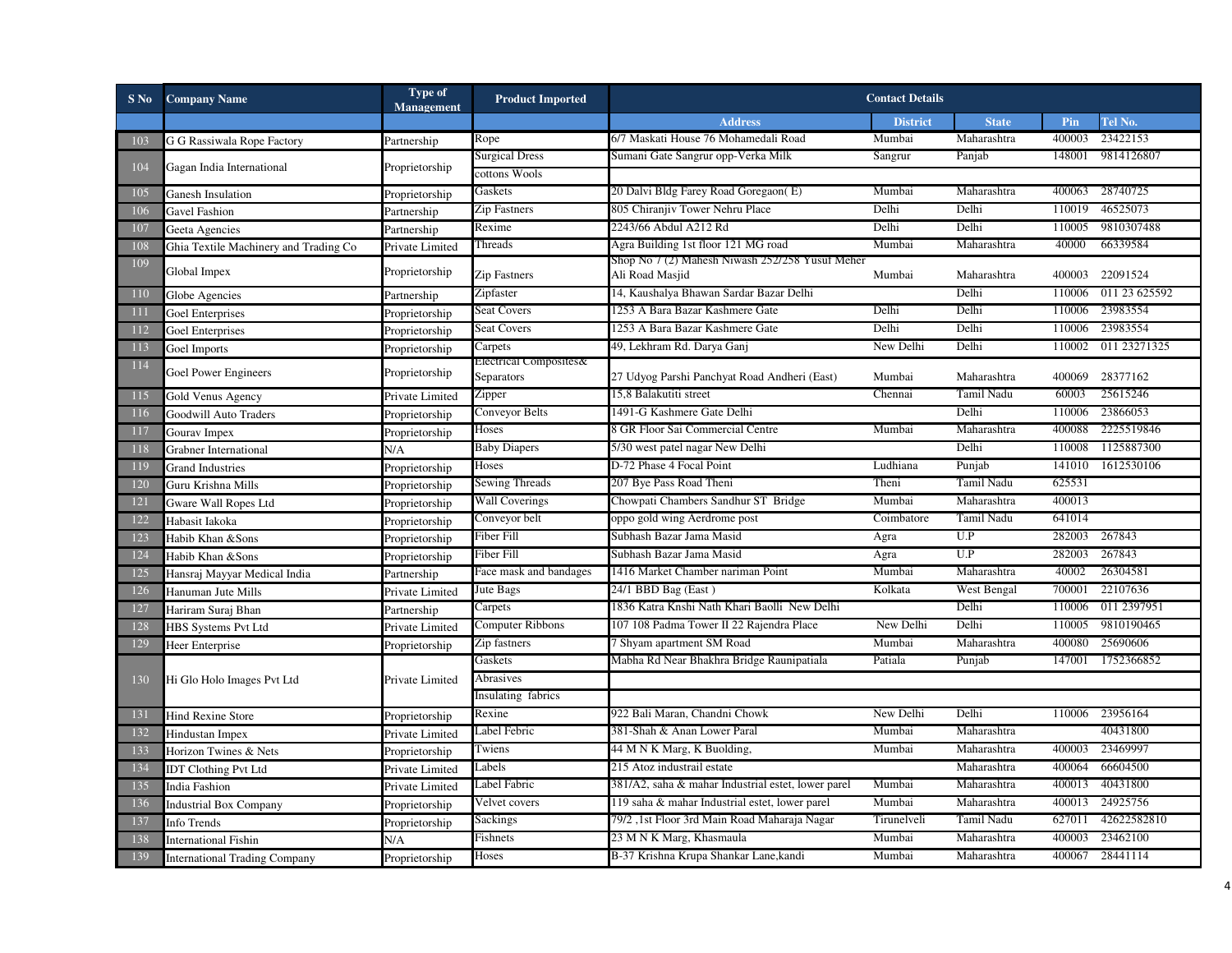| $S$ No | <b>Company Name</b>              | Type of<br>Management | <b>Product Imported</b>              |                                                                       | <b>Contact Details</b> |                   |        |                         |
|--------|----------------------------------|-----------------------|--------------------------------------|-----------------------------------------------------------------------|------------------------|-------------------|--------|-------------------------|
|        |                                  |                       |                                      | <b>Address</b>                                                        | <b>District</b>        | <b>State</b>      | Pin    | Tel No.                 |
| 140    | <b>Ispat Steel Supplier</b>      | Proprietorship        | Industrial Components &              | 512 Loha bhavan 5th Floor P.D Mello Road Carnac                       |                        |                   |        |                         |
|        |                                  |                       | Separators                           | <b>Bunder</b>                                                         | Mumbai                 | Maharashtra       | 400009 | 28482137                |
| 141    | J P Shipping                     | Private Limited       | Furnishing fabrics                   | Thambu chetti st,3rd floor                                            | Chennai                | <b>Tamil Nadu</b> | 600001 | 25248543                |
| 142    | J.D.Exports                      | Proprietorship        | Tarpaulins                           | 3A A Eden M.K Road                                                    | Mumbai                 | Maharashtra       | 400020 | 22055448                |
| 143    | J.R Enterprises                  | Proprietorship        | <b>Surgical Dressings</b>            | Old Natham Road Immanuel Complex                                      | Madurai                | Tamil Nadu        |        | 452244253               |
| 144    | J.R.E Pvt Ltd                    | Private Limited       | Hoses                                | Olympus III rd Floor 179 P.N.Street Bazar Get Fort                    | Mumbai                 | Maharashtra       | 400001 | 66368931                |
| 145    | Jain Venetian Blinds Industries  | Proprietorship        | Carpets                              | 23 Dr. Ambedkar Stadium Delhi Gate                                    | New Delhi              | Delhi             | 110002 | 011 23324393            |
| 146    | Jain Zip &Button House           | Proprietorship        | Zip Fasteners                        | 1664 A/15 1st Floor Main Rd Govindapuri                               | Delhi                  | Delhi             | 110019 | 26223395                |
| 147    | Jainco Impex                     | Partnership           | Helmet linings                       | 263-Hagdev street shop-2                                              | Mumbai                 | Maharashtra       | 400003 | 23445212/9322827<br>100 |
| 148    | Jaiva Overseas                   | Proprietorship        | Interlining                          | 10/8 Kamal Complex Sharma Market Sec 5                                | Noida                  | Delhi             | 201301 | 2423697                 |
| 149    | Jamna Prashad Singhal            | Proprietorship        | Taffeta                              | 840 "Jan Bidg Room No 18 Near Cloth Market<br>Queens Road,            | Delhi                  | Delhi             | 110006 | 9350102287              |
| 150    | Jaya Engg                        | Partnership           | <b>Fishing Nets</b>                  | 324 South Beach Road                                                  | Thuthukudi             | Tamil Nadu        | 628001 | 4612331331              |
| 151    | <b>Jayam Traders</b>             | Proprietorship        | <b>Conveyor Belts</b>                | 19&20 Cox Street                                                      | Coimbatore             | Tamil Nadu        | 641009 | 9944066266              |
| 152    | Ji Jo Automotive                 | Proprietorship        | Carpets                              | JI-JO AutoMotive 172/56 Naiwala                                       |                        | New Delhi         | 110005 | 1151544541              |
| 153    | Jijo Automotive                  | Proprietorship        | Carpets                              | JI-JO AutoMotive 172/56 Naiwala                                       |                        | New Delhi         | 110005 | 1151544541              |
| 154    | Jinam Fashion World              | Partnership           | Labels,tags                          | Jinam House Sunmill Compound                                          | Mumbai                 | Maharashtra       | 400013 | 24996666                |
| 155    | JK Sons & Co                     | Partnership           | Jute bag                             | 136 Cotton Street                                                     | $24$ pgs(N)            | West Bengal       | 700007 | 22708262                |
| 156    | Jodiya Traders                   | Proprietorship        | Elastic                              | 12/14 Dadya Staton Street 222, 2nd Floor Hira<br>Bhavan Masjid bunder | Mumbai                 | Maharashtra       |        | 400009 23474525         |
| 157    | <b>Joy Corporations</b>          | Proprietorship        | Electrical Composites&<br>Separators | Plot No 1&2 Devi Gully Carnac Bunder masjid<br>Bunder                 | Mumbai                 | Maharashtra       |        | 400013 23422712         |
| 158    | Juneja Store                     | Proprietorship        | Carpets                              | 1-24, Lajpat Nagar III                                                | New Delhi              | Delhi             | 110024 | 29835566                |
| 159    | Jupiter Carpets                  | Proprietorship        | Carpets                              | 63 Mm Road Ranijhansi Road New Delhi                                  |                        | Delhi             | 110055 | 23513838                |
| 160    | K.B leather Emporium             | Proprietorship        | Bags                                 | 23-24 Ist Floor Arya Samaj Rd Karol Bagh                              | Delhi                  | Delhi             | 110005 | 9811023372              |
| 161    | K.C.Interprises                  | Proprietorship        | Computer Ribbons                     | 5 Kailash darshan Mr Kennedy Bridge MaMa Chowk Mumbai                 |                        | Maharashtra       |        | 400007 23882091         |
| 162    | K.K Steels (I) Pvt Ltd           | Private Limited       | Electrical Composites &              | 45/14 80 A Baroda Street Carnac Bunder Masjid                         |                        |                   |        |                         |
|        |                                  |                       | Separators                           | Bunder (East)                                                         | Mumbai                 | Maharashtra       | 400009 | 23754444                |
| 163    | K.T.International                | Proprietorship        | Face mask                            | 148 Vyas Bhuvan road no-6 Hindu Colony                                | Mumbai                 | Maharashtra       | 400014 | 24185107                |
| 164    | Kaleen                           | Proprietorship        | Carpet                               | 8- Cama industriel area, lower parel                                  | Mumbai                 | Maharashtra       | 400013 | 24964380                |
| 165    | Kamlesh Overseas Pvt Ltd         | Private Limited       | Hoses                                | 305 Manjusha 57 Nehru Place                                           | New Delhi              | Delhi             | 110019 | 26232058                |
| 166    | Kapadia Garments                 | Proprietorship        | Labels                               | 35/87 Ruby Terrace Building opp 3rd Lane Colaba<br>Market             | Mumbai                 | Maharashtra       | 400005 | 22845953                |
| 167    | Karmic Polymers                  | Proprietorship        | Conveyoy Belts                       | 3B-14 Bp Nit Fariddabad                                               | Faridabad              | New Delhi         | 121001 | 1294023113              |
| 168    | Kartik Impex                     | Proprietorship        | Rexime                               | 6104/7 Dev Nagar Karol Bagh                                           |                        | Delhi             | 110005 | 41555851                |
| 169    | Kasamari Safdarali               | N/A                   | Twines                               | 19 m Narayan koli, maha khasmaowaia building                          | Mumbai                 | Maharashtra       | 400003 | 23411613                |
|        |                                  |                       | Fishnet                              |                                                                       |                        |                   |        |                         |
| 170    | <b>Kaysons Traders</b>           | Proprietorship        | Furnishing cloth                     | 203 At Lat is J.P Rd Versova Andheri (W)                              | Mumbai                 | Maharashtra       | 400061 | 26365902                |
| 171    | Kerry Reliable Logistics Pvt.Ltd | Private Limited       | stuff toys                           | 92/289 Thambu Chetty Street                                           | Chennai                | Tamil Nadu        | 600001 | 42269313                |
| 172    | Khurana & Khurana                | Proprietorship        | Rexime                               | 6106 Block No 1 Padam Singh Rd Devnagar                               |                        | Delhi             | 110005 | 9811195115              |
| 173    | Khyati Steel Corporations        | Proprietorship        | Electrical<br>Composites&Separators  | 32/38 Ahmedabad Street Plot No 02 Carnac bunder Mumbai                |                        | Maharashtra       |        | 400009 23706760         |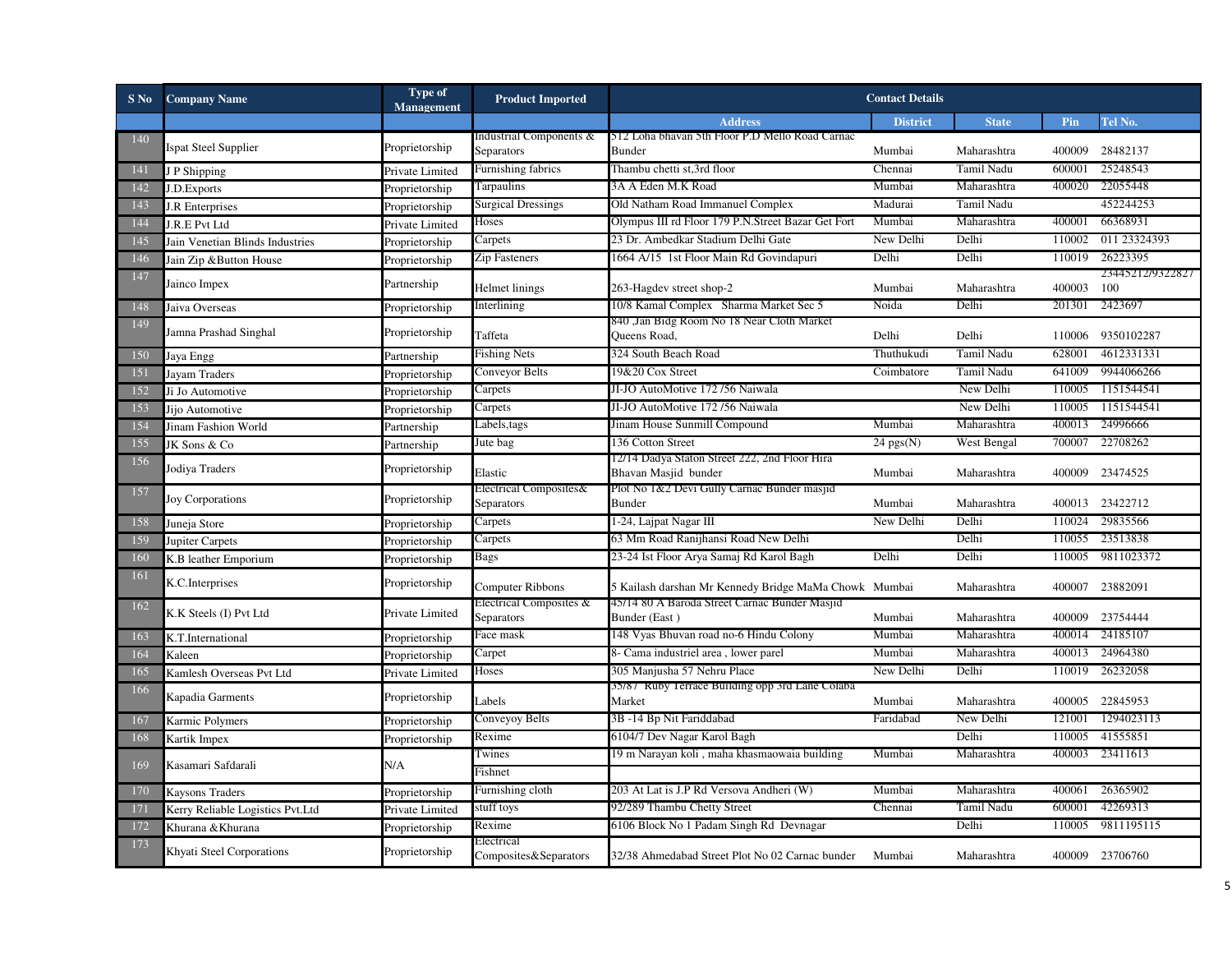| $S$ No     | <b>Company Name</b>            | Type of<br>Management | <b>Product Imported</b> |                                                                                | <b>Contact Details</b> |                   |        |                                      |
|------------|--------------------------------|-----------------------|-------------------------|--------------------------------------------------------------------------------|------------------------|-------------------|--------|--------------------------------------|
|            |                                |                       |                         | <b>Address</b>                                                                 | <b>District</b>        | <b>State</b>      | Pin    | Tel No.                              |
| 174        | Kimberly-Clark Lever Limited   | Private Limited       | Diapers/Sanitary        | Gat No 934 To 937, Nagar Road, Tal Shirur                                      |                        |                   |        |                                      |
|            |                                |                       | napkin/wipes            |                                                                                | Sanaswad               | Pune              |        | 412208 020-26345493                  |
| 175        | Kip                            | Proprietorship        | Floor Furnishing        | 74 A/9, Priya Water Supply Buildings, Ramasamy<br>NagarbII Nallampalayam Road, | Coimbatore             | <b>Tamil Nadu</b> |        | 9894401474                           |
| 176        |                                |                       | Label Fabric            | 55-56 empire Building 138 D M road fort                                        | Mumbai                 | Maharashtra       | 400001 | 66150431                             |
|            | Kishco Enterprises             | Private Limited       | Zippers                 | B-201 Divya Stuti Kanyapada, Goregaoh                                          | Mumbai                 | Maharashtra       | 400063 | 28496793                             |
| 177<br>178 | Konil Enterprise               | Proprietorship        | Nylon Taffeta           | 5/22 1st Floor W.E.A. Karol Bagh New Delhi                                     |                        | Delhi             | 110005 | 25740285                             |
|            | Krishna International          | Partnership           | Bags                    | 1201Metheli Tower Oppo to station                                              | Mumbai                 | Maharashtra       | 400705 | 932345300                            |
| 179        | Krystal India Corporation      | Proprietorship        | Gaskets                 | Plot 160/161 Jawahar Nagar Goregaon (W)                                        | Mumbai                 | Maharashtra       |        | 400002 28761852                      |
| 180        | Kumar Trading Agency           | Proprietorship        | Jute Bags               | 194 L Model Town                                                               | Ludhiana               |                   |        | 141002 1612402038                    |
| 181        | Kumdam                         | Proprietorship        |                         |                                                                                |                        | Punjab<br>Delhi   |        |                                      |
| 182        | <b>Kwality Carpets</b>         | Proprietorship        | Carpets                 | 1 Dr Ambedkar Stadium Delhi Gate                                               |                        |                   |        | 110006 92120095<br>110001 9810295755 |
| 183        | <b>Kwality Furniture House</b> | Proprietorship        | Carpets                 | 29 Panchkuian Rd                                                               | New Delhi              | Delhi             |        |                                      |
| 184        | Lakshmi Madhav Collections     | Proprietorship        | Zip Fasteners           | 6101 1st Floor Gali No 7 Block No 1 Dev Nagar<br>Karol Bagh                    | New Delhi              | New Delhi         |        | 110005 9873915512                    |
| 185        | Lancer India Pvt Ltd           | Proprietorship        | Shoe linings            | 367 Bahaourgarh d-3 Udyog Nagar                                                | Jhajjar                | Harayana          | 124507 | 25967312                             |
|            |                                |                       | Conveyor Belts          | 341 Industrial Area A                                                          | Ludhiana               | Punjab            |        | 141003 161311560                     |
| 186        | Laxmi Associates               | Proprietorship        | <b>Toses</b>            |                                                                                |                        |                   |        |                                      |
| 187        | Logwell Forge Ltd              | Private Limited       | Railway packaging       | Plot No 14 Dundahera Industrial Area                                           | Gurgaon                | Haryana           |        | 124451800                            |
| 188        | M.Adamji Kathawala             | Proprietorship        | Ropes                   | 421 ,Narshi Natha St. Masjid (W)                                               | Mumbai                 | Maharashtra       | 400001 |                                      |
| 189        | M.B.T. Exports Pvt Ltd         |                       | Blinds                  | Todi Estate Synmill Compound Lower Parel                                       | Mumbai                 | Maharashtra       | 400013 | 2224936109                           |
|            |                                | Partnership           | Carpet                  | Ready Mony Terrace Dr. A.B. Road Worli Maka                                    | Mumbai                 | Maharashtra       | 400018 | 24937660                             |
| 190        | M.R. Carpet Industries         | Proprietorship        | Blinds                  |                                                                                |                        |                   |        |                                      |
| 191        |                                |                       | Fish nets               | 9 Bhandari street Karimji Building                                             | Mumbai                 | Maharashtra       | 400003 | 23415156                             |
| 192        | M/s Asharaf Traders            | Proprietorship        | Protective Equipment    | Plot No 1114 Mie Bahadurgar                                                    |                        | Haryana           | 124507 | 9873813272                           |
|            | M/S Sai International          | Proprietorship        |                         | Plot No 1114 Mie Bahadurgar                                                    |                        | Haryana           | 124507 | 9992114448                           |
| 193        | M/S Swati Enterprises          | N/A                   | Protective Equipment    | 1583, Main Bazar Pahar Ganj.                                                   | New Delhi              | Delhi             | 110055 | 23585804                             |
| 194        | Maa Handloom Exports           | Partnership           | Carpets                 |                                                                                |                        |                   |        | 22041042                             |
| 195        | Madhavjee Thakarjee & Sons     | Partnership           | Narrow / lable Febric   | Prospect Chambers, D M Road, fort                                              | Mumbai                 | Maharashtra       | 400001 |                                      |
| 196        | Mahesh Trading Co.             | Partnership           | Jute bag                | 138/1 ajc bose<br>Todi Estate B Wing 1st Floor Sunmill Compound                | Kolkata                | West Bengal       | 700014 | 9830068044                           |
|            |                                |                       | Cotton Fabric           | <b>Lower Parel</b>                                                             | Mumbai                 | Maharashtra       |        | 400013 24939294                      |
| 197        | Malhar Fashion India Pvt Ltd   | Proprietorship        | abels                   |                                                                                |                        |                   |        |                                      |
| 198        | <b>Malik Traders</b>           | Proprietorship        | Inerlinings             | 62- Jolly Maker Chamber II Nariman                                             | Mumbai                 | Maharashtra       | 400021 | 22020459                             |
| 199        | Malik Zippers Pvt Ltd          | Private Limited       | Zip fastners            | 91 Gf Rampuri Main Rd Kalkaji                                                  | Delhi                  | Delhi             | 110019 | 6438505                              |
| <b>200</b> |                                |                       | Elastic                 | 42 Rajwadkar Street Colaba                                                     | Mumbai                 | Maharashtra       | 400005 | 22840889                             |
| 201        | <b>Mangal Cloth Stores</b>     | Proprietorship        |                         |                                                                                |                        |                   |        |                                      |
|            | Mangalam Fabricators           | Partnership           | Fishing nets & Fishline | 161/1 MahatmaGandhi Road Room No 48 Iind floor Kolkata                         |                        | West Bengal       |        | 700007 32927590                      |
| 202        | Mangla Sales Agency            | Proprietorship        | Conveyer Belts          | GF-10-11, Mohan Tower Comm Centre wazirpur<br>Indi.Area Delhi                  | Delhi                  | Delhi             |        | 110052 27373656                      |
|            |                                |                       |                         | Plot no C4 Street Andheri east                                                 | Mumbai                 | Gujarat           |        | 400093 98252979601                   |
| 203        | Maridian Trading Company       | Private Limited       | Zipers                  | 212 Sant Tukaram Road Carnac Bunder Masjid                                     |                        |                   |        |                                      |
| 204        | Matarani Impex Pvt Ltd         | Private Limited       | Industrial wipe         | buner $(E)$                                                                    | Mumbai                 | Maharashtra       |        | 400009 23484900                      |
| 205        | Max Flow                       | Proprietorship        | <b>Surgical Gloves</b>  | Dr.R.D Thadami Marg                                                            | Mumbai                 | Maharashtra       |        | 400018 24931199                      |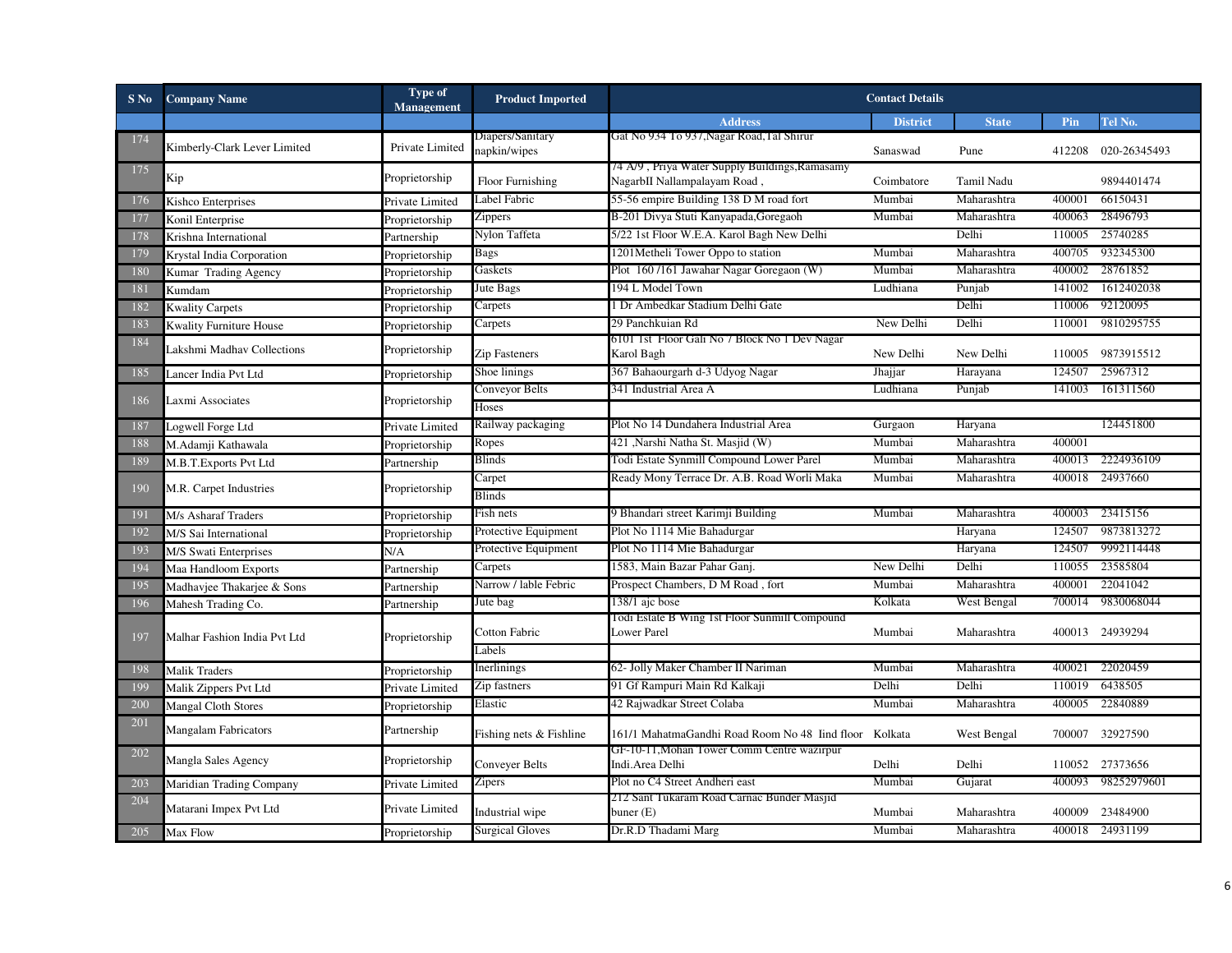| S No | <b>Company Name</b>                      | Type of<br>Management | <b>Product Imported</b>                    |                                                                 | <b>Contact Details</b> |                   |         |                  |
|------|------------------------------------------|-----------------------|--------------------------------------------|-----------------------------------------------------------------|------------------------|-------------------|---------|------------------|
|      |                                          |                       |                                            | <b>Address</b>                                                  | <b>District</b>        | <b>State</b>      | Pin     | Tel No.          |
| 206  | <b>Mayur Mottresses</b>                  | Proprietorship        |                                            | Shop No 03 ,04 amnisha apt old Janta Bank                       |                        |                   |         |                  |
|      |                                          |                       | Covers                                     | Ulhasnagar                                                      | Thane                  | Maharashtra       | 421303  | 25562368         |
| 207  | Me Furniture & Beyond                    | Proprietorship        | Furnishing fabrics                         | 11 Raghuvanshi Estate 11/12 S.B marg Lower Parel                | Mumbai                 | Maharashtra       |         | 400013 24922492  |
| 208  | Meenakshi Agencies                       | Partnership           | <b>Electrical Composites</b>               | 224 SB2 Otficers 1st Colony SS Colony                           | Madurai                | Tamil Nadu        | 625010  | 4524355462       |
| 209  | Meridian Architectural Systems Pvt. Ltd. | Private Limited       | Coated fabrics for textile<br>architecture | 19, Parsi Panchayat Road, Andheri (East)                        | Mumbai                 | Maharashtra       |         | 022 28205031     |
| 210  | <b>Meritt Transmissions</b>              | Proprietorship        | Conveyor belts                             | 157/159, Narayan Dhuru Street                                   | Mumbai                 | Maharashtra       | 400003  | 3444956          |
| 211  | Micro Fine Filters & Fabrications        | Proprietorship        | <b>Filter Fabrics</b>                      | A 118 Ansa ind Est. Sakivihar Rd Sakinaka                       | Mumbai                 | Maharashtra       | 400072  | 28473965         |
| 212  | Mondial Export                           | Partnership           | <b>Bags</b>                                | 1st Floor D-98/2 Gali No 4 Laxmi Nagar                          |                        | Delhi             | 110092  | 43026422         |
| 213  | Mr Price                                 | Proprietorship        | Zip Fastners                               | 19 Lala Nigam Road Colaba Market                                | Mumbai                 | Maharashtra       | 400005  | 22876586         |
| 214  | Mridula Furnishings Pvt Ltd              | Private Limited       | Carpets                                    | 2398 Haradhyan Singh Rd                                         | Delhi                  | Delhi             | 110005  | 28753598         |
| 215  | Mridula Furnishings Pvt Ltd              | Private Limited       | Carpets                                    | 2398 Haradhyan Singh Rd                                         | Delhi                  | Delhi             | 110005  | 28753598         |
| 216  | <b>MSN</b> Tarpaulins                    | Proprietorship        | Nylon Tyre Cord                            | 114 Mariamman Kovil Street                                      | Coimbatore             | Tamil Nadu        |         | 9344750670       |
| 217  | Multitech Engg                           | Proprietorship        | Conveyor belts                             | 163 Kasturi Building Nanjapa rd                                 | Coimbatore             | Tamil Nadu        | 641018  | 42222305477      |
| 218  | Munira & Co                              | Partnership           | Conveyor Belts                             | 27/2B, Strand Road                                              | Kolkata                | West Bengal       | 700001  | 22108357         |
| 219  | Muslin                                   | Private Limited       | Furnishing Fabric                          | 11 RaghuVanshi Estate 11/12 S.B Marg Lower Parel Mumbai         |                        | Maharashtra       |         | 400013 32177005  |
| 220  | Naftogaz India Pvt Ltd                   | Private Limited       | Electrical<br>Composites&Separators        | Plot no 38 4th Floor Premier House Central Road<br>Andheri East | Mumbai                 | Maharashtra       |         | 400093 67257140  |
| 221  | Nagpal Cork & Jointing                   | Proprietorship        | Abrasives                                  | 1594 Aziz Ganj Azad market Dehi                                 |                        | Delhi             | 110006  | 23628922         |
| 222  | Nanotech                                 | Proprietorship        | Automobile fabrics                         | 1 Indira nagar                                                  | Coimbatore             | <b>Tamil Nadu</b> | 641037  |                  |
| 223  | National Impex                           | Proprietorship        | <b>Wall Coverings</b>                      | Nishant Blds 6 Poddar Rd santacruz                              | Mumbai                 | Maharashtra       | 400054  | 26176688         |
| 224  | Ndi Store                                | N/A                   | Carpet                                     | 143 Shahpurjat opp Asiad Village Complex new<br>Delhi           |                        | Delhi             |         | 110043 26495473  |
| 225  | New Haven Steel Ball Corporation Pvt Ltd | Proprietorship        | Abrasives                                  | 38 Saki Vihar Road Sakimaka                                     | Mumbai                 | Maharashtra       | 400072  | 28472681         |
| 226  | New India Steel Works                    | Proprietorship        | Furnishing fabrics                         | 254 Kalpadevi Road                                              | Navi Mumbai            | Maharashtra       | 400013  | 2209219          |
| 227  | Nisha traders                            | Partnership           | Fishing materials                          | 19, Kulasekara Pattanam                                         | Nagercoil              | Tamil Nadu        | 629165  |                  |
| 228  | <b>NK</b> Enterprises                    | Partnership           | Sewing theads                              | 6 VE School Rd Congu nagar exten                                | Coimbatore             | Tamil Nadu        | 641607  |                  |
| 229  | Norma D.N.D.Products Pvt Ltd             | Private Limited       | Surgical Clothing                          | Norma Complex DDA Mkt J Block Vikas Puri                        | Delhi                  | Delhi             | 110018  | 28541111         |
| 230  | <b>NSN Trading Co</b>                    | Private Limited       | Bag                                        | 22, S Park Ext, A-Vihar iii                                     | New Delhi              | Delhi             | 110052  | 274214838        |
| 231  | <b>Oliver Furniture</b>                  | Proprietorship        | Furnishing fabrics                         | 21 Archarya Comm. Complex Choithram G.D Wari<br>road            | Mumbai                 | Maharashtra       | 400074  | 9892211620       |
| 232  | Om Saravana                              | Proprietorship        | Coatinng industrial items                  | 195 lajapati Rd                                                 | Coimbatore             | Tamil Nadu        | 6401018 |                  |
| 233  | <b>Omkar Toys</b>                        | Proprietorship        | StuffedToys                                | 85-A CYCLE MARKET Phase -1 Jnamdewalan Yet<br>New Delhi         |                        | Delhi             |         | 110055 435012128 |
| 234  | <b>Omnipotent Pvt Ltd</b>                | Proprietorship        | Face Mask                                  | Bhoomi Classic Link Rd malade                                   | Mumbai                 |                   | 400064  | 28782700         |
| 235  | Orion House                              | Partnership           | <b>Stuffed Toys</b>                        | BM-2 Ansal's Dilkhush Industrial Estate                         | Delhi                  | Delhi             | 110033  | 47092550         |
| 236  | P.K Mills                                | N/A                   | Sewing Threads                             | 122 Mangalam Road                                               | Coimbatore             | Tamil Nadu        | 641604  | 4212700220       |
| 237  | Palmon Creation                          | N/A                   | Lebels                                     | J jamata compound opp High Street Phomix Lower<br>Parel         | Mumbai                 | Maharashtra       |         | 400013 222492421 |
| 238  | Pankaj Trading                           | Proprietorship        | Locus,tassels                              | 202 Shradha 1st floor 9-Kazi Sayed Street                       | Mumbai                 | Maharashtra       | 400009  | 23711420         |
| 239  | Paradise Rubber Pvt Ltd                  | Private Limited       | Industrial belt                            | 4A Ali Chambers Homi Modi Street Fountain                       | Mumbai                 | Maharashtra       | 400023  | 22653976         |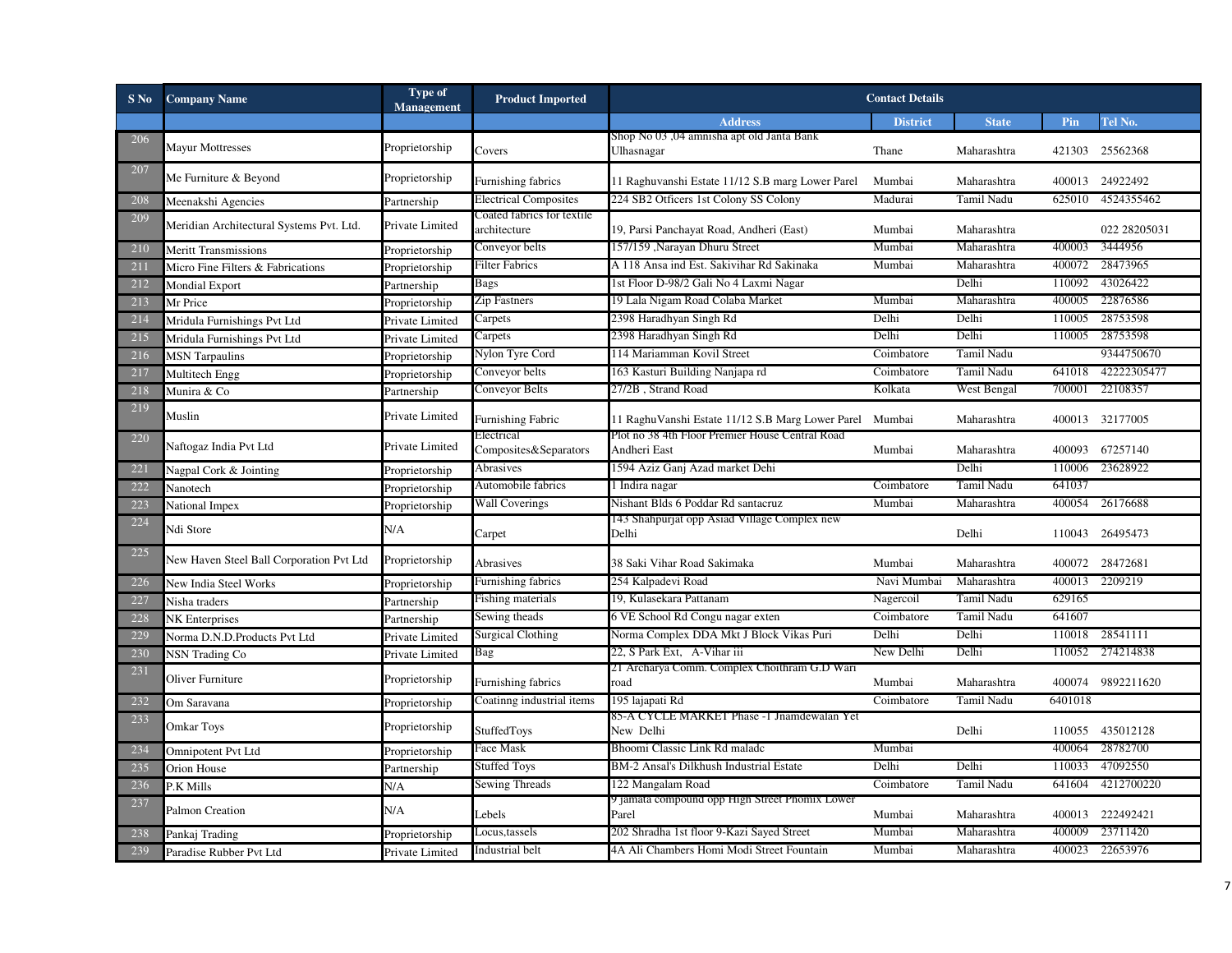| $S$ No | <b>Company Name</b>                     | Type of<br>Management | <b>Product Imported</b>                |                                                                 | <b>Contact Details</b> |              |        |                 |
|--------|-----------------------------------------|-----------------------|----------------------------------------|-----------------------------------------------------------------|------------------------|--------------|--------|-----------------|
|        |                                         |                       |                                        | <b>Address</b>                                                  | <b>District</b>        | <b>State</b> | Pin    | Tel No.         |
| 240    | Parag International                     | Proprietorship        | Jute Sacks                             | 5 G.T Rd Opp Model Town                                         | Amritsar               | Panjab       | 143001 | 1832226645      |
| 241    | Param Shakti Steel Ltd                  |                       | Industrial Components&                 | 413 Ashriwad Building Ahntoabad street Carnac                   |                        |              |        |                 |
|        |                                         | Private Limited       | Separators                             | <b>Bunder</b>                                                   | Mumbai                 | Maharashtra  | 400009 |                 |
| 242    | Paramount                               | Proprietorship        | <b>Stuffed Toys</b>                    | 256 Palika Bazar Connaught Place                                | Delhi                  | Delhi        | 11001  | 9971980447      |
| 243    | Paras Fabrics                           | Proprietorship        | Narrow Fabric                          | G 2 Sanchi Puilding 77 Nehru place                              | Delhi                  | Delhi        | 110019 | 41306747        |
| 244    | Pasad Impex Pvt Ltd                     | Private Limited       | Electrical Componsites &<br>Separators | 404 Steel Centre Ahmedabad Street Carnac bunder                 | Mumbai                 | Maharashtra  | 400009 | 23481730        |
| 245    | Pasupati Overseas                       | Private Limited       | Taffeta                                | 607 PP Tower Netaji Subhash Place                               | Pitampura              | Delhi        | 110088 | 42470202        |
| 246    | Pergo India Ltd                         | Private Limited       | Furnishing fabrics                     | 55 Dr. E. Mosses Road, Woril                                    | Mumbai                 | Maharashtra  | 400018 | 6662790004      |
| 247    | Plastic Fibre Corporation               | Partnership           | Filter cover                           | Old Mumbai Bnaglow Vitabhai Road                                | Mumbai                 | Maharashtra  | 400056 | 26712323        |
| 248    | Power Tex Market                        | Partnership           | Platform Cloth                         | 62 Gutax Street Gala Bhalbidg 1st Floor Nulbazar                | Mumbai                 | Maharashtra  | 400003 | 9324294346      |
| 249    | Prem Company Global Ltd                 | Private Limited       | Labels                                 | A 126 Road MIDC Andheri, east                                   | Mumbai                 | Maharashtra  | 400059 | 28223232        |
| 250    | Premier Enterprise                      | Proprietorship        | Belts                                  | 469 M . Azad Road Ist Floor near round Temle                    | Mumbai                 | Maharashtra  | 400004 | 2223464372      |
| 251    | Pride                                   | Proprietorship        | <b>Furnishing Fabric</b>               | 1-embassy centre nirman point                                   | Mumbai                 | Maharashtra  | 400021 | 22830936        |
| 252    | Prince Sports                           | Proprietorship        | Stuff toys, sport hems                 | /1 Kazı Syed Street Mudi Bazar 1st Floor Masjid<br>Bunder       | Mumbai                 | Maharashtra  | 400003 | 23441435        |
| 253    | Prithi Indf                             | Proprietorship        | Medical implant items                  | 62 ,Suram Pattivalasu                                           | Erode                  | Tamil Nadu   | 638605 | 9894130407      |
| 254    | Protech Engineers & Fabricators pvt Ltd | Private Limited       | <b>Baloon</b> fabrics                  | Plot no A 443 Mide TTc Ind area                                 | Navi Mumbai            | Maharashtra  | 400701 | 30297788        |
| 255    | <b>Punjab Plastics</b>                  | Proprietorship        | <b>Brief Case covers</b>               |                                                                 | New Delhi              | New Delhi    | 110005 |                 |
| 256    | Queens Carpets                          | Proprietorship        | Carpets                                | Shop No -9dr Ambedkar stadium Delhi Gate New<br>Delhi           |                        | Delhi        |        | 110002 23318576 |
| 257    | R.U.International                       | Proprietorship        | Air bags                               | 1524/28 Naiwala Karol Bagh                                      | Delhi                  | Delhi        | 110005 | 41397399        |
| 258    | <b>Rachit Creation</b>                  | Partnership           | Label Fabric                           | 324Pragati Industrial estet, lower parel                        | Mumbai                 | Maharashtra  | 400011 | 23098985        |
| 259    | Radnik Exports                          | Private Limited       | Zip Fastners                           | 412 Osian Building 12Nehru Place                                | Delhi                  | Delhi        | 110019 | 41617026        |
| 260    | Rainbow Impex                           | Proprietorship        | Jute Bags                              | 12/22 Market Coonoor                                            | Coimbatore             | Tamil Nadu   |        | 9380456537      |
| 261    | Raja Seat Covers & Accessories          | Proprietorship        | Seat cover                             | 1643/34 Naiwala Karolbagh                                       | Delhi                  | Delhi        | 110005 | 28756812        |
| 262    | Rajesh bag InternationalPvt Ltd         | Partnership           | Sportsbags                             | 10721, Jhandelwalan Road Nabi Karim New Delhi                   |                        | Delhi        | 110055 | 23542897        |
| 263    |                                         |                       |                                        | III rd Floor Radha Krishna Bldg 21 B Khadilkar Road             |                        |              |        |                 |
|        | Rakshak Safety Appliance                | Proprietorship        | Gloves                                 | C.P. Tank                                                       | Mumbai                 | Maharashtra  | 400004 | 9821461418      |
| 264    | Ramlal Ramchandra                       | Private Limited       | Non Woven Fabrics                      | 132, Cotton Street                                              | Kolkata                | West Bengal  | 700007 | 22685810        |
| 265    | Rasi Textiles                           | N/A                   | <b>Net Products</b>                    | Padnavatipuram                                                  | Coimbatore             | Tamil Nadu   | 641008 | 9443550359      |
| 266    | <b>Rattan Industries</b>                | Private Limited       | Seat Belts                             | 3044 Street No 11 New Janta Nagar                               | Ludhiana               | Punjab       | 141003 | 1612537432      |
| 267    | Ratilal Utindas Co Pvt Ltd              | Partnership           | Zipfastners                            | Ratilal Utilas das Compound Kalbadivi Road NR<br>Hanuman Temple | Mumbai                 | Maharashtra  | 400002 | 22012446        |
| 268    | Ratilal Utindas Co Pvt Ltd              | Partnership           | Zip material                           | Kalbadevi Rd near Hanuman Temple                                | Mumbai                 | Maharashtra  | 40002  | 22012446        |
| 269    | <b>Regal Collections</b>                | Proprietorship        | Umbrella cloth                         | 45 Shahid Bhagat Singh road Raman House                         | Mumbai                 | Maharashtra  | 400005 | 22041510        |
| 270    | Rehdar Sport India                      | Proprietorship        | Sports Shoe Foot wear                  | Moti Bazar Malerkotla Samrur                                    | Sangrur                | Panjab       | 148023 | 9463574183      |
| 271    | Rishabh Plasto Pack                     | Proprietorship        | Polyolefin Woven sacks                 | R 76 Model Town                                                 | Delhi                  | Delhi        | 110009 | 9899751901      |
| 272    | Riya connector                          | Partnership           | seat Belts                             | 68/69 Bidco Mudalipalayam                                       | Coimbatore             | Tamil Nadu   | 641604 |                 |
| 273    | Roop Milap Toy                          | Proprietorship        | <b>Stuffed Toys</b>                    | Stall No 21 Ghaffar Market                                      | Delhi                  | Delhi        | 110005 | 9811269933      |
| 274    | Roto Spin Service Company               | Proprietorship        | Conveyor Belts                         | 109 Balan Nagar                                                 | Coimbatore             | Tamil Nadu   | 641004 | 422230051       |
| 275    | <b>Royal Furnishers</b>                 | Proprietorship        | Carpets                                | 2221-22 Hardhian Singh Rd                                       | Delhi                  | Delhi        | 110005 | 28755197        |
| 276    | Royal Furnishers                        | Proprietorship        | Carpets                                | 2221-22 Hardhian Singh Rd                                       | Delhi                  | Delhi        | 110005 | 28755197        |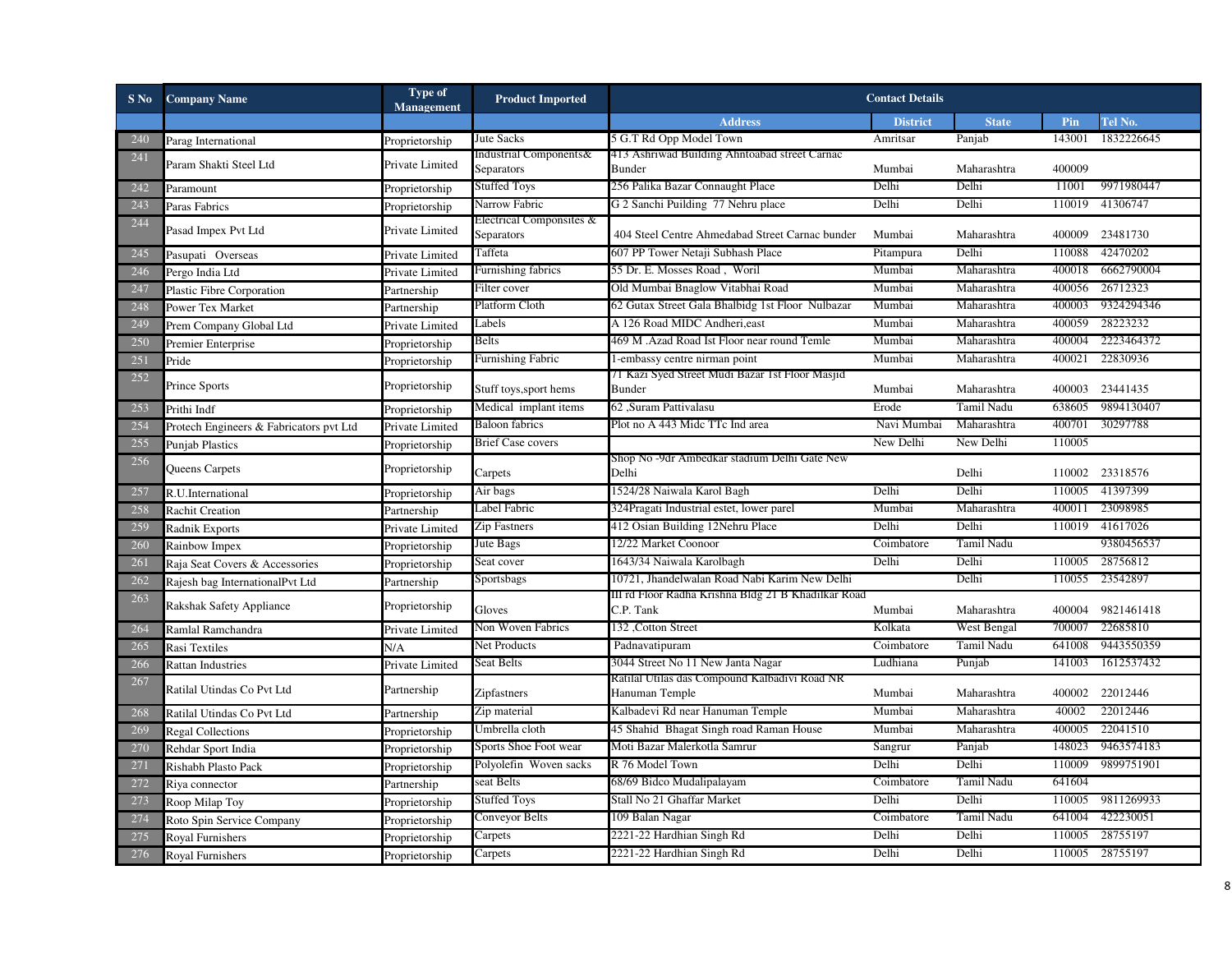| $S$ No | <b>Company Name</b>              | Type of<br><b>Management</b> | <b>Product Imported</b>             |                                                              | <b>Contact Details</b> |              |        |                    |
|--------|----------------------------------|------------------------------|-------------------------------------|--------------------------------------------------------------|------------------------|--------------|--------|--------------------|
|        |                                  |                              |                                     | <b>Address</b>                                               | <b>District</b>        | <b>State</b> | Pin    | Tel No.            |
| 277    | Royal Rubber works               | Proprietorship               | <b>Baby Diapers</b>                 | 1580 Bhagirath palale chandi Chowk New Delhi                 |                        | Delhi        | 110006 | 2386726            |
| 278    | Royal safe company               | Proprietorship               | Carpets                             | 53 Mm Road Pahar Ganj New Delhi                              |                        | Delhi        | 110055 | 23528533           |
| 279    | RPG Impex                        | Partnership                  |                                     | Caxton house slite 200,2E, Jhandewalan Extenion              |                        |              |        |                    |
|        |                                  |                              | Polyoefin woven sacks               | new Delhi                                                    |                        | Delhi        |        | 110055 23678600    |
| 280    | S K Exports                      | Partnership                  | Shoe components                     | 370 A/2 Shah & Mahar Industrial Estate Lower Park Mumbai     |                        | Maharashtra  |        | 400013 24974126    |
| 281    | S.L. Marwah                      | Private Limited              | ZipFastners                         | B 18 Dr Mukherjee nagar Commercial Complex                   | Delhi                  | Delhi        | 110009 | 27654666           |
| 282    | S.M.Enterprises                  | Proprietorship               | <b>Seat Covers</b>                  | 1105/13,2nd Floor Naiwala Karol Bagh                         | Delhi                  | Delhi        | 11005  | 45064767           |
| 283    | Saalima Spares                   | Proprietorship               | Car sheets, covers                  | ,Hotel Queen Building Palghat Main Road<br>Okkadam           | Coimbatore             | Tamil Nadu   | 641001 | 9345999889         |
| 284    | <b>Sagar Exclusive Centre</b>    | Proprietorship               | Labels                              | Mohamadali chowk Shop No .11/12 Laxmi Market<br>Kalyan       | Thane                  | Maharashtra  |        | 421301 2321003     |
| 285    | Sagar Sons                       | Partnership                  |                                     | Rain wears, Umbrella cloths 82/84 babu Genu Road Ramlal Bldg | Mumbai                 | Maharashtra  | 400002 |                    |
| 286    | Sai Shelters                     | Proprietorship               | Awnings                             | 9/309 Sai Base Amritpuri                                     | South Delhi            | Delhi        | 110065 | 26217028           |
| 287    | Saini Brake System (p) Ltd       | Private Limited              | Conveyor Belts                      | C 20A Bunglow Rd Adarsh Nagar                                |                        | Delhi        | 110033 | 27678985           |
| 288    |                                  |                              |                                     | 145 Sri Srivasa Complex S,R.N ,Street ,near old              |                        |              |        |                    |
|        | Sakthi Tarpaulins                | Proprietorship               | Tarpaulins                          | busStand, Sathyamangalam-2                                   | Erode                  | Tamilnanu    |        | 4213293007         |
| 289    | Sangam Umbrella                  | N/A                          | Conveyor Belts                      | 57 B New Hamyman Lane Kalpadevi                              | Mumbai                 | Maharashtra  | 400002 | 22018604           |
| 290    | Sareeta Medicare Pvt Ltd         | Private Limited              | Diapers                             | 15, community centre, east kailash                           | South Delhi            | Delhi        | 110065 | 9868331781         |
| 291    | Sarvamangla Pratisthan           | Proprietorship               | Jute Carpet Backing Cloth           | 22 Strand Road                                               | Kolkata                | West Bengal  | 700001 | 22137011           |
| 292    | Satisfaction                     | Proprietorship               | <b>Industrial Wipes</b>             | F 213 Mansarover Garden                                      | New Delhi              | New Delhi    | 110015 | 9350163266         |
| 293    | Seema Handloom House             | Proprietorship               | Carpets                             | Shop No 105 Ghaffar market                                   | Delhi                  | Delhi        | 110005 | 28722295           |
| 294    | Shabbir & Bros                   | Proprietorship               | Gloves                              | 200 hagdevi st                                               | Mumbai                 | Maharashtra  | 400003 | 66343574           |
| 295    | Shadiram & Sons                  | Partnership                  | <b>Sports Nets</b>                  | 19 South Street                                              | Tuticorin              | Tamil Nadu   | 628001 | 4612330151         |
| 296    | Shah Agency                      | Proprietorship               | <b>Seat Covers</b>                  | 1129 Street No 10 Naiwala Karol Bgah                         | Delhi                  | Delhi        | 11005  | 28759922           |
| 297    | <b>Shah Exports</b>              | Partnership                  | labels                              | F 20.Dadar Manish Market S.B Mark Road                       | Mumbai                 | Maharashtra  | 400028 | 24371225           |
| 298    | <b>Sharoff Sales Corporation</b> | Proprietorship               | Shoe Components                     | Hing Ki Mandi                                                | Agra                   | U.P          | 282003 | 5622257127         |
| 299    | <b>Sharoff Sales Corporation</b> | Proprietorship               | Shoe Components                     | Hing Ki Mandi                                                | Agra                   | U.P          | 282003 | 5622257127         |
| 300    | Shilpi Carpet Udyog              | Proprietorship               | Carpet                              | 15 Dr Ambear Stadium Market                                  | Delhi                  | Delhi        | 110005 | 23713122           |
| 301    | Shiv Shakti Enterprises          | Proprietorship               | Interlinings                        | 1101 Basement Street No ,Govindpuri                          | Delhi                  | Delhi        | 110019 | 26292140           |
| 302    | Shiva Industries                 | Proprietorship               | Taffeta fabric                      | Shiva Industries B18 G.T Karnal Road Industrial area Delhi   |                        | Delhi        | 110009 | 1127434375         |
| 303    | Shoe Fabs                        | Proprietorship               | <b>Shoe Components</b>              | 527 phase 1 Urban Estate Dugri                               | Ludhiana               | Punjab       | 141002 | 9317452368         |
| 304    | <b>Shree Ganpati Enterprises</b> | Partnership                  | <b>Surgical Dressings</b>           | 1933/31 Mohan Bazar Bhagirath Place                          | Delhi                  | Delhi        | 110006 | 9871231253         |
| 305    | Shree Laxmi Associates (P) Ltd   | Private Limited              | Carpets                             | 4598/12 B 1st Floor Ansari road Darya Ganj                   | New Delhi              | Delhi        | 110002 | 23269356           |
| 306    | Shree Tulsi International        | Private Limited              | Zip Fastners                        | H.No. B-XXIV -353/1 Inside Vallabh Yarn, Sunder<br>Nagar     | Ludhiana               | Punjab       | 141007 | 1612621263         |
| 307    | Shri Shyamji Charcoal            | Proprietorship               | Carpets                             | Shop No 7, Dr Ambear Stadium                                 | Delhi                  | Delhi        | 110002 | 9212031699         |
| 308    | Shubham Exports & Imports        | Proprietorship               | Jute bag                            | 2 indian exchange place                                      | Kolkata                | West Bengal  | 700001 | 9830785156         |
| 309    | SKS Ispat & Power Ltd            | Private Limited              | Electrical<br>Composites&Separators | B 501 Elegent Business Park J.B. Nagar                       | Mumbai                 | Maharashtra  | 400059 |                    |
| 310    | Somani Fabrics                   | Partnership                  | Taffeta Fabric                      | 1001, chiranjiv Tower 43 nehru Place                         | Delhi                  | Delhi        |        | 110019 11-26419708 |
|        |                                  |                              |                                     |                                                              |                        |              |        |                    |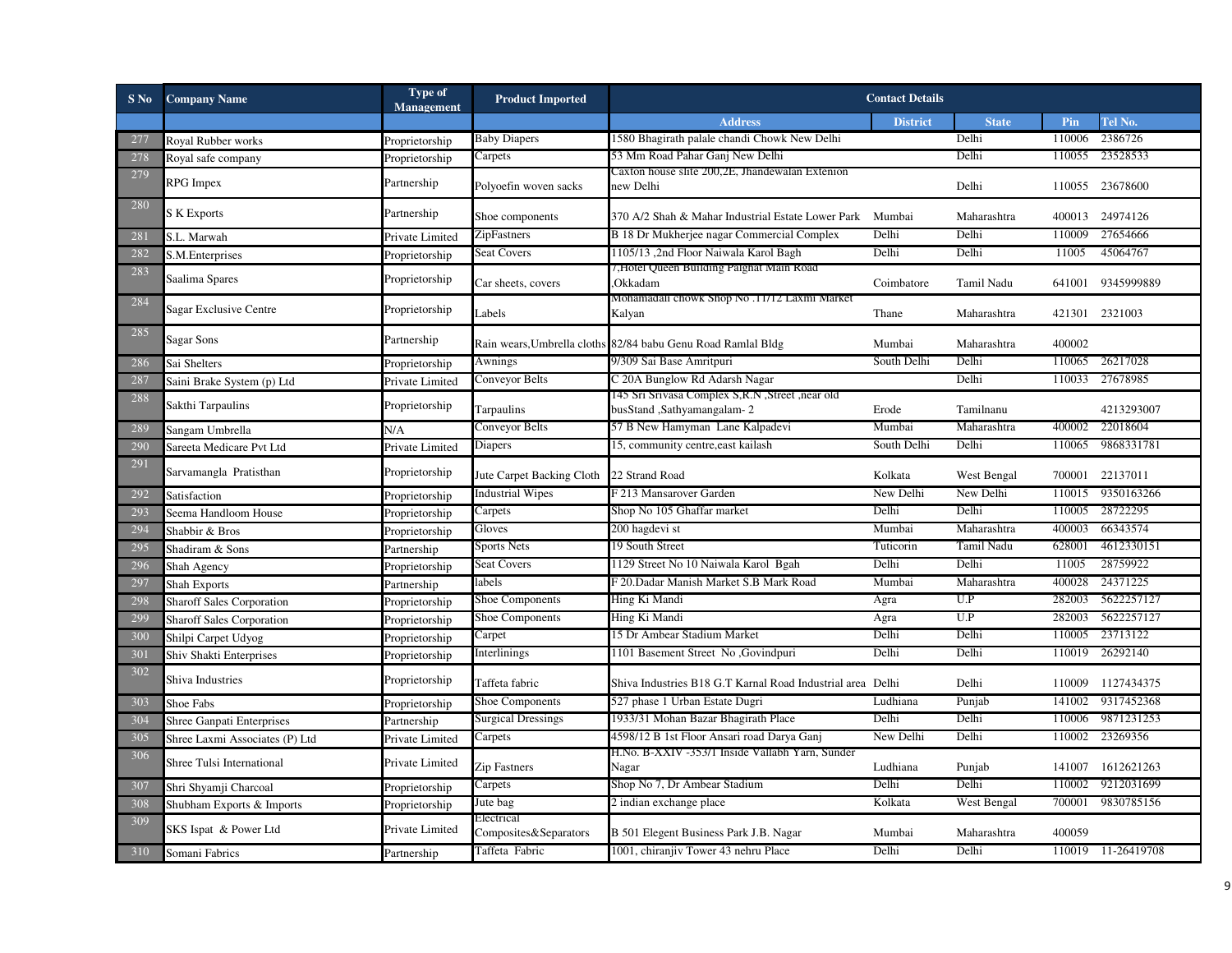| $S$ No | <b>Company Name</b>                             | Type of<br>Management | <b>Product Imported</b>                    |                                                                       | <b>Contact Details</b> |              |        |                 |
|--------|-------------------------------------------------|-----------------------|--------------------------------------------|-----------------------------------------------------------------------|------------------------|--------------|--------|-----------------|
|        |                                                 |                       |                                            | <b>Address</b>                                                        | <b>District</b>        | <b>State</b> | Pin    | Tel No.         |
| 311    | Sonal Industries (p) Ltd                        | Private Limited       | Man-Made Fibre fabrics                     | 97-A Second Floor Kamla nagar                                         | Delhi                  | Delhi        | 110017 | 9837094847      |
| 312    | Sovering Syndicate                              | Proprietorship        | <b>Marine Composites</b>                   | 814 Avinashi Rd                                                       | Coimbatore             | Tamil Nadu   |        | 9952269767      |
| 313    | Sri Baba Fabrics                                | Proprietorship        | Pillow Ticking                             | 633 Near Veera Mahal                                                  | Karur                  | Tamil Nadu   | 639002 |                 |
| 314    | Sri Jain Tarpulins                              |                       | Car sheets, covers                         | 40 N Complex, Bye Pass Road Corner, Ukkadam                           | Coimbatore             | Tamil Nadu   | 641001 | 9843333143      |
|        |                                                 | Proprietorship        | Tarpulins, Nylon bags                      |                                                                       |                        |              |        |                 |
| 315    | Sri R & M impex                                 | Proprietorship        | Carpets                                    | 850 Udyog Vihar Phase 5                                               | Gurgaon                | Haryana      | 122002 | 4003038         |
| 316    | Sribir Enterprises                              | Private Limited       | <b>Embroidary Threads</b>                  | B 85 Sec 6                                                            | Noida                  | Delhi        | 201301 | 2422007         |
| 317    | Steel Rolling Mills of Maharashtra              | Partnership           | Industrial Components&<br>Separators       | Plot No 274 Kolsa Bunder Darukhana                                    | Mumbai                 | Maharashtra  |        | 400018 23724712 |
| 318    | <b>Style Products</b>                           | Partnership           | Bags                                       | WZ 550 Street No 1 Srinagar Rani Bagh                                 |                        | New Delhi    | 110034 | 117197088       |
| 319    | <b>Style Products</b>                           | Partnership           | <b>Bags</b>                                | WZ 550 Street No 1 Srinagar Rani Bagh                                 |                        | New Delhi    | 110034 | 117197088       |
| 320    | Stylocus                                        | Co-Operative          | Shoes components                           | 6, Sunnoo Lodge Sir Bhalchandra Road next Toparsi<br>Dairy            | Mumbai                 | Maharashtra  |        | 400014 24145467 |
| 321    | Sudh Priya Plastichem (p)Ltd                    | Private Limited       | Taffeta Fabric                             | J-A24 A Phase I Ashok Vihar opp Murge Market                          | Delhi                  | Delhi        | 110052 | 27457561        |
| 322    | Sujan Impex Pvt. Ltd.                           | Private Limited       | Coated Fabrics for textile<br>architecture | C-3, Nanddtham Industrial Easte, Marol Marshi Road,<br>Andheri (East) | Mumbai                 | Maharashtra  | 400059 | 022 66969381    |
| 323    | Sundeep International                           | Partnership           | Jute bag                                   | 21/1a jessore Road                                                    | Kolkata                | West Bengal  | 700074 | 9831110040      |
| 324    | Sunisha Polymer ltd                             | Private Limited       | Conveyor Belts                             | 4007, Phool Bhawan Ajmeri Gate Delhi                                  |                        | Delhi        | 110006 | 23211475        |
| 325    | Sunisha Polymers Ltd                            | Private Limited       | Conveyor Belts                             | 40007 Phool Bhawan Ajmeri Gate                                        | Delhi                  | Delhi        | 110006 | 23211475        |
| 326    | <b>Super Anand Industries</b>                   | Partnership           | Seat Belts                                 | 26 PS Jain Market Kashmere Gat6e                                      |                        | Delhi        | 110006 | 23956792        |
|        |                                                 |                       | Gasket                                     | Super Anand Industries 26Jain Market                                  | Delhi                  | Delhi        | 110006 | 1123913729      |
| 327    | <b>Super Anand Industries</b>                   | Proprietorship        | Non Woven air Filters                      |                                                                       |                        |              |        |                 |
| 328    | Supreme India Company                           | Proprietorship        | Floor covering                             | 14/27 1st floor Kashi cheti st                                        | Chennai                | Tamil Nadu   | 600079 | 24369903        |
| 329    | Suraj Overseas                                  | Proprietorship        | Carpet                                     | e-98,lajpatnagar-ii,                                                  | South Delhi            | Delhi        | 110024 | 29813500        |
| 330    | Suwalal Sanjay Kumar                            | Partnership           | Interlining                                | 480Haveli Hyder Quli Chandni Chowk                                    | New Delhi              | Delhi        | 110006 | 23944159        |
| 331    | SwastikElectrical Insulating Company            | Proprietorship        | <b>Insulating Fabric</b>                   | Vassant Galaxy Mercury -B80 Yoff Link Rd                              | Mumbai                 | Maharashtra  | 400107 | 9820143329      |
| 332    | Taruna International                            | Proprietorship        | Conveyor Belts                             | 119/C vardhman Nagar Narsingh Lane Malad                              | Mumbai                 | Maharashtra  | 400064 | 28640088        |
| 333    | Tatva                                           | Partnership           | Floor & Wall Coverings                     | Prathmes Tower IIIrd Floor S.B Marg Lower Parel                       | Mumbai                 | Maharashtra  | 400013 | 9833810044      |
| 334    | Technip Engineering and Consultancy<br>Services | Partnership           | Conveyors Belts                            | 408 -409 Chiranjiv Tower, 43Nehru Place                               | Delhi                  | Delhi        |        | 110019 41608335 |
| 335    | Texsa India Ltd                                 | Private Limited       | Geo-textiles                               | A 4/8 Ist Floor Dlf City Phase I                                      | Gurgaon                | Haryana      | 122002 | 1244050178      |
| 336    | Tex-Styles International                        | Private Limited       | labels                                     | 215 Sun Industrial Est.                                               | Mumbai                 | Maharashtra  | 400013 | 24938728        |
| 337    | The Supreme Industries Ltd                      | Private Limited       | Conveyor Belts                             | 518 Osian Building 12 Nehru Place                                     | Delhi                  | Delhi        | 110005 | 26480696        |
| 338    | The Supreme Industries Ltd                      | Private Limited       | Conveyor Belts                             | 518 Osian Building 12 Nehru Place                                     | Delhi                  | Delhi        | 110005 | 26480696        |
| 339    | Three Star Refrigration Corp                    | Proprietorship        | <b>Coating Substrates</b>                  | 450 Street No 7 Fieldganj                                             | Ludhiana               | Punjab       | 141008 | 1612501562      |
| 340    | Thukral Exports Pvt Ltd                         | Private Limited       | Velvet cover                               | E39 B 2nd Floor Lajpat Nagar Central Market                           | Delhi                  | Delhi        | 110024 | 29811956        |
| 341    | <b>Tkt Corporation</b>                          | N/A                   | Polyolefin Products                        | 1A Sastri Rd Annup Palayam                                            | Coimbatore             | Tamil Nadu   | 641602 | 9843355677      |
| 342    | Touch Wood Industries                           | Proprietorship        | Cotton Wool                                | 487/18 Peeragarhi<br>new Delhi                                        | Delhi                  | Delhi        | 110087 | 25267728        |
| 343    | <b>Transtrack Solutions</b>                     | Proprietorship        | Laces                                      | 502 C Steel Chamber 58 B Devoiiratanseymarg                           | Mumbai                 | Maharashtra  | 400009 | 23713013        |
| 344    | <b>Trend Flooring Pvt Ltd</b>                   | Private Limited       | Carpets                                    | 210 2nd Floor Chiranjiv Tower 43 Nehru Place New<br>Delhi             | Delhi                  | Delhi        | 110019 | 26446651        |
|        | 245 V M Containers                              | Drivate I imited      | M S Drums                                  | P10T No A 418 ttc MiDc Area                                           | Mumbai                 | Maharashtra  | 400701 | 30998611        |